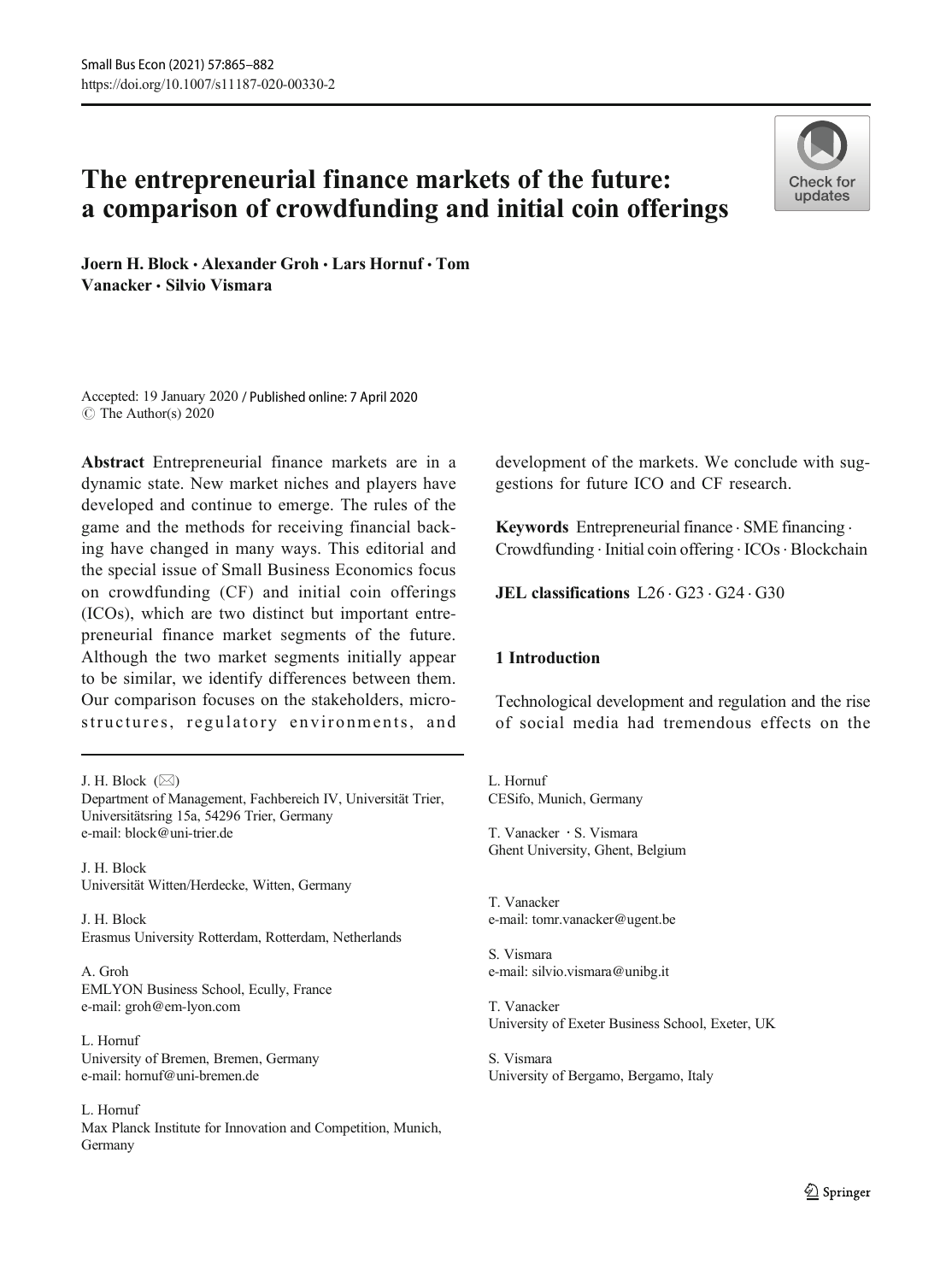entrepreneurial finance market. New players and new financial intermediaries have emerged that increase financing opportunities for entrepreneurial ventures (Block et al. [2018](#page-16-0)). Crowdfunding (CF) in its various forms has developed into a standard tool for raising seed capital in some industries, while new funding instruments, such as initial coin offerings  $(ICOs)$ , have only recently become available and started to receive entrepreneurs' attention (Fisch [2019;](#page-16-0) Kher et al. [2020](#page-17-0)). Similar to the way in which CF has made its way into the toolbox of entrepreneurs, ICOs and similar offerings have the potential to shape the entrepreneurial finance markets of the future. However, these offerings also entail challenges. For example, ICOs are based on decentralized blockchain technology, which raises questions about international legal standardization, harmonization, and regulation (Huang et al. [2019\)](#page-17-0).

This editorial and the accompanying special issue intend to increase our understanding of these two new segments of the entrepreneurial finance market. Although initially, CF and ICOs appear to be very similar in their characteristics and mechanisms, there are meaningful differences between the two funding tools. Entrepreneurs and investors need to understand these differences to use these funding methods in the most efficient way. The same applies to policymakers who are asked to define an appropriate regulatory framework for the two financing instruments.

This editorial aims to define and describe the two new types of matchmakers in the digital entrepreneurial ecosystem (Sussan and Acs [2017\)](#page-17-0) and to structure them. CF and, more recently, ICOs have attracted much attention in the academic literature. These instruments are the topic of the majority of the most frequently cited papers published over the last 5 years in top entrepreneurship journals. The most cited paper published in Small Business Economics from 2015 (Vismara [2016](#page-17-0)) is on CF. Of the ten most frequently downloaded papers in 2019 that were published in Small Business Economics in 2017– 2019, five are about CF and fintech. These papers received approximately 30,000 downloads.

Unlike in the more traditional entrepreneurial finance segments, such as the venture capital (VC) or initial public offering (IPO) market, the USA does not dominate. Some of the equity CF platforms with the largest transaction volume are based in Europe. This is partly

due to regulatory effects. Although the Jumpstart Our Business Startups (JOBS) Act, which was signed into law on April 5, 2012, introduced CF as a means for entrepreneurs to raise equity financing in the USA, these markets were ultimately regulated by the SEC starting in 2015 and became effective on May 16, 2016 (Cummings et al. [2019\)](#page-16-0). By contrast, CF developed in Europe in 2012. Overall, the empirical setting of most papers on equity CF is Europe.

A call for papers soliciting submissions for this special issue was posted online in December 2017. Then, papers were selected for a special issue workshop at EMLYON Business School (France) on June 6, 2018. The Entrepreneurial Finance Conference (ENTFIN Conference) in Milan, Italy, followed in June 2018, with a special track dedicated to paper presentations for this special issue. Finally, we held the 6th Crowdinvesting Symposium on July 20, 2018, at the Max Planck Institute for Innovation and Competition in Munich, Germany. These events were attended, in total, by more than 200 entrepreneurial finance scholars. All submissions underwent a double-blind review process that led to the selection of nine papers that qualified for publication in this special issue.

The remainder of this editorial is as follows. We first define and describe the two new segments of the entrepreneurial finance markets. Subsequently, we compare both segments focusing on the respective stakeholders, market mechanism, regulatory environment, and development. Subsequently, we summarize the nine contributions selected for the special issue, provide an overall research outlook, and provide a brief conclusion.

#### 2 How do ICOs compare to CF?

### 2.1 Definitions

We define ICOs as in Fisch et al. ([2019](#page-16-0)) and Huang et al. [\(2019](#page-17-0)). An ICO is an event where a venture sells tokens to a crowd using distributed ledger technologies (DLTs), such as blockchain technology. Tokens are units of value and can provide utility (utility tokens) or resemble securities (security tokens). The former offers the right to use the products or services of the venture, whereas the latter makes the buyer a debt or equity holder and allows her to participate in the value increase of the venture or provides other financial incentives (e.g., interest or preferred dividends). Accordingly, we

 $1$  We use the term initial coin offering (ICO) throughout the paper. This term includes so-called security-token offerings (STOs).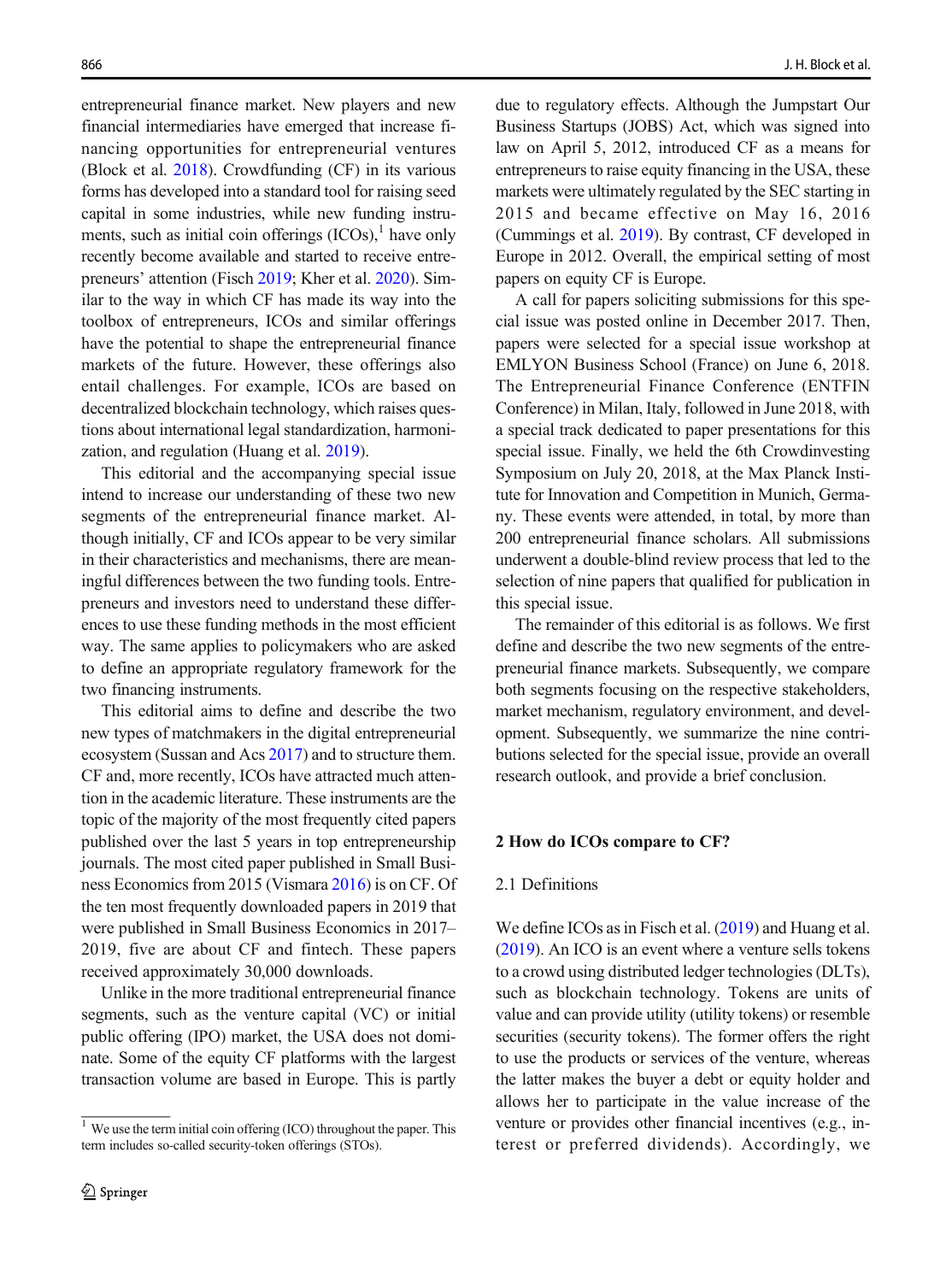distinguish between ICO utility and security token issues. The latter are also referred to as security token offerings (STOs). CF is defined as a form of fundraising, via the Internet, whereby people pool money, usually small individual contributions, to support a particular goal (Ahlers et al. [2015\)](#page-16-0). Additionally, for CF, we focus on the distinction between reward-based and equity CF.

We differentiate the two fundraising instruments using four questions: Who are the stakeholders of the market segments? How do the markets function? What is the regulatory environment, and finally, how did these market segments emerge and develop? Table [1](#page-3-0) summarizes this comparison.<sup>2</sup>

### 2.2 Who are the stakeholders?

### 2.2.1 Proponents

Who are the proponents in CF and ICOs? A key difference between reward-based and equity CF is that reward-based campaigns can be launched by private individuals or firms. Equity CF campaigns exclusively originate from firms (Cumming et al. [2019a](#page-16-0); Vismara [2018](#page-17-0)).

Proponents in both reward-based and equity CF operate in a wide range of traditional sectors. For example, most projects on Kickstarter (a reward-based CF platform) are related to games, design, technology, film and video, music, fashion, publishing food, and  $art^3$ . Similarly, projects on Seedrs (an equity CF platform) often relate to food and beverage, finance and payments, home and personal, software as a service, platform as a service, and travel, leisure, and sports.<sup>4</sup> CF projects should not be overly complex because "the crowd" has low incentives and capabilities to perform in-depth due diligence (Cumming et al. [2019c\)](#page-16-0). Consistent with this view, Chan and Parhankangas ([2017](#page-16-0)) show that more radically innovative Kickstarter projects—which are riskier to develop and more difficult for the crowd to understand—exhibit less favorable funding outcomes.

Similar to reward-based CF, utility token ICOs can be initiated by firms or individuals. Analogous to equity CF, STOs are limited to firms because they relate to the issuance of debt or equity. Similar to CF, ICOs take place in a broad range of sectors. However, contrary to CF, ICOs often relate to financial services, high-tech business services, platform development, cryptocurrencies, and smart contracts (Adhami et al. [2018](#page-16-0)). ICO business models are often based on blockchain technology and are therefore more complex. ICOs also take place in more traditional sectors, such as entertainment, health, food, and education. However, these types of ICOs are rare and small in terms of the funding amounts raised.<sup>5</sup>

### 2.2.2 Backers

Who are the backers of CF and ICOs? In reward-based CF, the crowd provides funding to a campaign in exchange for a promise of a future reward (Mollick [2014\)](#page-17-0). In equity CF, the crowd injects money via an issue of equity (Ahlers et al. [2015](#page-16-0)). Contrary to reward-based CF, it is not the interest in a product or service but the expected financial returns that are the primary drivers for backer engagement in equity CF (Ahlers et al. [2015;](#page-16-0) Cumming and Johan [2013](#page-16-0)).

Reward-based CF is broadly accessible to everyone. However, on equity CF platforms, access can be limited to accredited investors only. Even if there is no accreditation requirement, the investment limits can vary based on the income or net worth of individuals, contingent on the prevailing legislation.

Members of the crowd are not only private individuals. There is evidence that both professional venture capitalists (VCs) and semiprofessional angel investors are active members of equity CF platforms. For example, Kleinert et al. ([2020](#page-17-0)) show that out of 221 firms running equity CF campaigns on Crowdcube in 2017 and 2018, almost 50% raised previous funding. This prior funding was raised from business angels (for 66 firms), from VCs (for 33 firms), on CF platforms (for 31 firms), and from government grants (for 19 firms). Ventures that did not raise prior capital show a success rate of 41% compared with a 72% success rate for ventures that previously received external capital. Despite these important links between equity CF, VC, and angel investment, the literature remains largely segmented. We know relatively little about why business angels and VCs start selecting firms through equity CF platforms and not via their usual deal flow channels. Given that VCs anticipate finding low-quality rather than high-

<sup>&</sup>lt;sup>2</sup> See Ackermann et al. [\(2020](#page-15-0)) for a similar comparison.<br><sup>3</sup> <https://www.kickstarter.com/help/stats> (accessed December 6, 2019).<br><sup>4</sup> See [https://learn-cdn.seedrs.com/wp-content/uploads/2018/09](https://learn-cdn.seedrs.com/wp-content/uploads/2018/09/21134223/Seedrs_-PortfolioUpdate_Autumn2018.pdf) [/21134223/Seedrs\\_-PortfolioUpdate\\_Autumn2018.pdf](https://learn-cdn.seedrs.com/wp-content/uploads/2018/09/21134223/Seedrs_-PortfolioUpdate_Autumn2018.pdf) (accessed

December 6, 2019).<sup>5</sup> See <https://icobench.com/stats> (accessed December 6, 2019).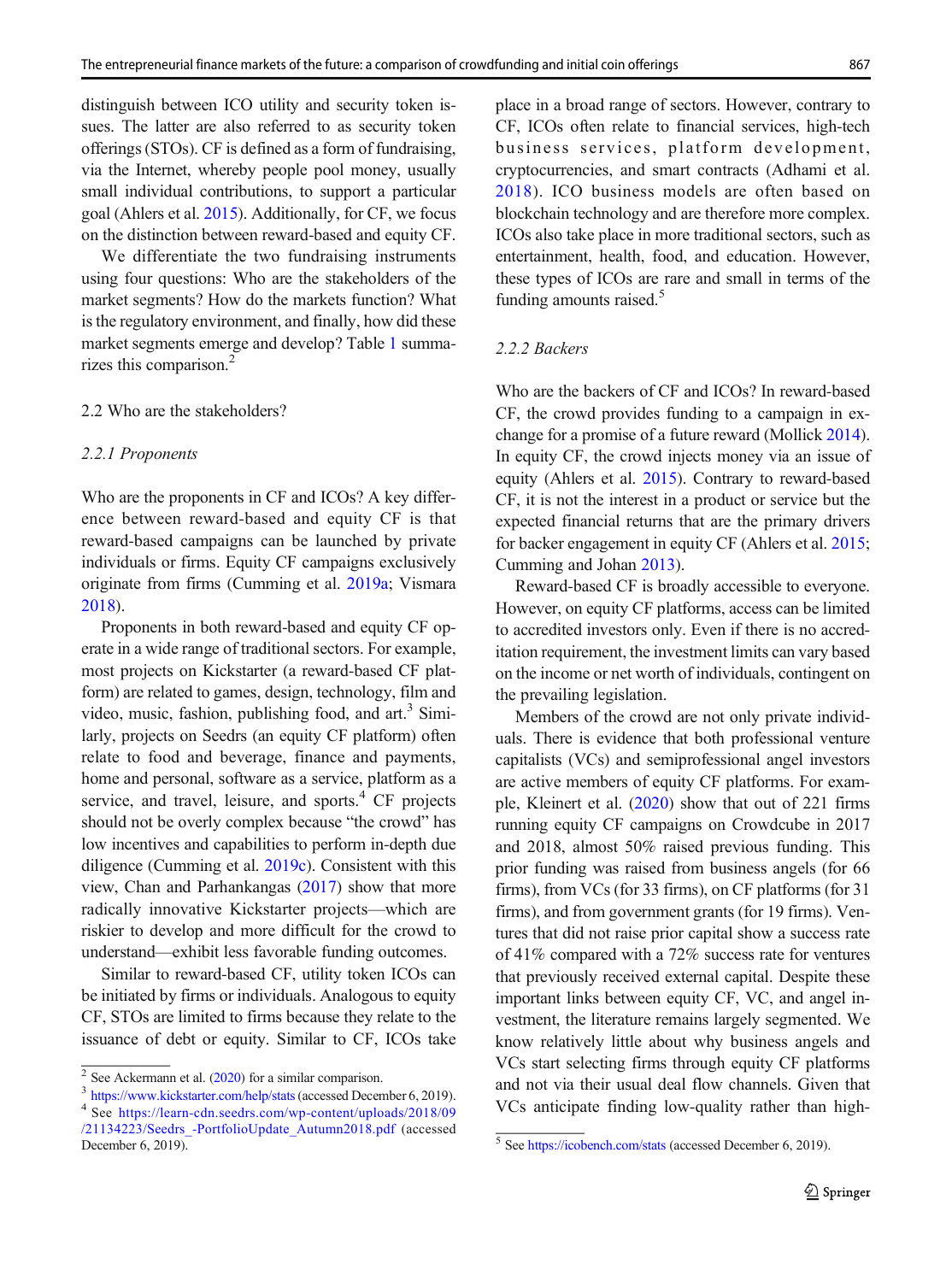<span id="page-3-0"></span>

|                                                      | Table 1 Comparison of entrepreneurial finance markets                                                                                                                                                                                                                       |                                                                                                                                                                                                                                                                                                                                                                                                                                                            |                                                                                                                                                                                                                                                                |                                                                                                                                                     |
|------------------------------------------------------|-----------------------------------------------------------------------------------------------------------------------------------------------------------------------------------------------------------------------------------------------------------------------------|------------------------------------------------------------------------------------------------------------------------------------------------------------------------------------------------------------------------------------------------------------------------------------------------------------------------------------------------------------------------------------------------------------------------------------------------------------|----------------------------------------------------------------------------------------------------------------------------------------------------------------------------------------------------------------------------------------------------------------|-----------------------------------------------------------------------------------------------------------------------------------------------------|
|                                                      | Reward-based CF                                                                                                                                                                                                                                                             | Equity CF                                                                                                                                                                                                                                                                                                                                                                                                                                                  | ICOs (Utility tokens)                                                                                                                                                                                                                                          | ICOs (Security tokens)                                                                                                                              |
| Who are the stakeholders?                            |                                                                                                                                                                                                                                                                             |                                                                                                                                                                                                                                                                                                                                                                                                                                                            |                                                                                                                                                                                                                                                                |                                                                                                                                                     |
| Proponents                                           | Firms and individuals<br>Traditional sectors                                                                                                                                                                                                                                | Traditional sectors<br>Only firms                                                                                                                                                                                                                                                                                                                                                                                                                          | Mostly blockchain-based<br>Firms and individuals                                                                                                                                                                                                               | Mostly blockchain-based<br>Only firms                                                                                                               |
| <b>Backers</b>                                       | Might get a reward<br>Very broad crowd                                                                                                                                                                                                                                      | non-accredited investors; see country regula-<br>Very broad crowd, with some limitations for<br>Get equity (or equity-like) claims<br>tion.                                                                                                                                                                                                                                                                                                                | Technology-interested crowd<br>Get utility tokens                                                                                                                                                                                                              | non-accredited investors;<br>Get equity (or equity-like)<br>see country regulation.<br>Technology-interested<br>Limitations for<br>claims<br>crowd. |
| Platforms                                            | service provider.                                                                                                                                                                                                                                                           | There exist sophisticated platforms with different business models. Platforms have a signaling and<br>certification function and a (more or less) developed business model. They also function as a                                                                                                                                                                                                                                                        | ongoing ICOs and just inform the crowd about their existence. They do<br>not provide many services and do not guarantee a certain minimum<br>The role of platforms is not so developed yet. They merely gather the<br>quality.                                 |                                                                                                                                                     |
| How does the market function?                        |                                                                                                                                                                                                                                                                             |                                                                                                                                                                                                                                                                                                                                                                                                                                                            |                                                                                                                                                                                                                                                                |                                                                                                                                                     |
| Selection                                            | Screening of projects performed by the<br>Direct issue without intermediary.<br>CF platform select the projects.<br>platform.                                                                                                                                               | Due diligence and screening performed by equity<br>Possible role played by investors (wisdom of the<br>(business plan, online pitch) on the platform<br>Disintermediated finance with money invested<br>Investment information available online<br>directly from investors.<br>CF platforms.<br>website.<br>crowd)                                                                                                                                         | Direct issues without intermediary means that there is no platform to screen<br>ICO aggregator website might provide some guidance with expert ratings.<br>Due diligence is left to individual investors.<br>ventures and perform a selection.                 |                                                                                                                                                     |
| Treatment                                            | Backers expect to receive a reward, often of<br>monitoring, but might provide support in<br>A large number of backers can represent a<br>They do not have incentive to perform<br>terms of feedback to entrepreneurs.<br>proof of marketability.<br>little objective value. | equity CF, especially in some platforms. They<br>CF investors might receive or not voting rights.<br>However, sophisticated investors also invest in<br>Platforms that work under a nominee structure<br>This depends on the jurisdiction and on the<br>hold the voting power of CF investors and<br>Investors are unlikely to become involved in<br>exercise monitoring on their behalf.<br>might be active investors.<br>managing the firm.<br>platform. | Their motivation to invest is related to the use<br>monitoring, but might provide support in<br>of the utility token that they receive.<br>They do not have incentive to perform<br>terms of feedback to entrepreneurs.<br>Backers expect to receive a reward. | Tokens can be traded in the<br>jurisdiction, security<br>token might deliver<br>secondary market.<br>Depending on the<br>voting rights.             |
| Marketing,                                           | High                                                                                                                                                                                                                                                                        | <b>NOT</b>                                                                                                                                                                                                                                                                                                                                                                                                                                                 | High                                                                                                                                                                                                                                                           | Low                                                                                                                                                 |
| reputation motives<br>pre-selling and<br>for issuers |                                                                                                                                                                                                                                                                             |                                                                                                                                                                                                                                                                                                                                                                                                                                                            |                                                                                                                                                                                                                                                                |                                                                                                                                                     |
|                                                      |                                                                                                                                                                                                                                                                             |                                                                                                                                                                                                                                                                                                                                                                                                                                                            |                                                                                                                                                                                                                                                                |                                                                                                                                                     |

 $\underline{\textcircled{\tiny 2}}$  Springer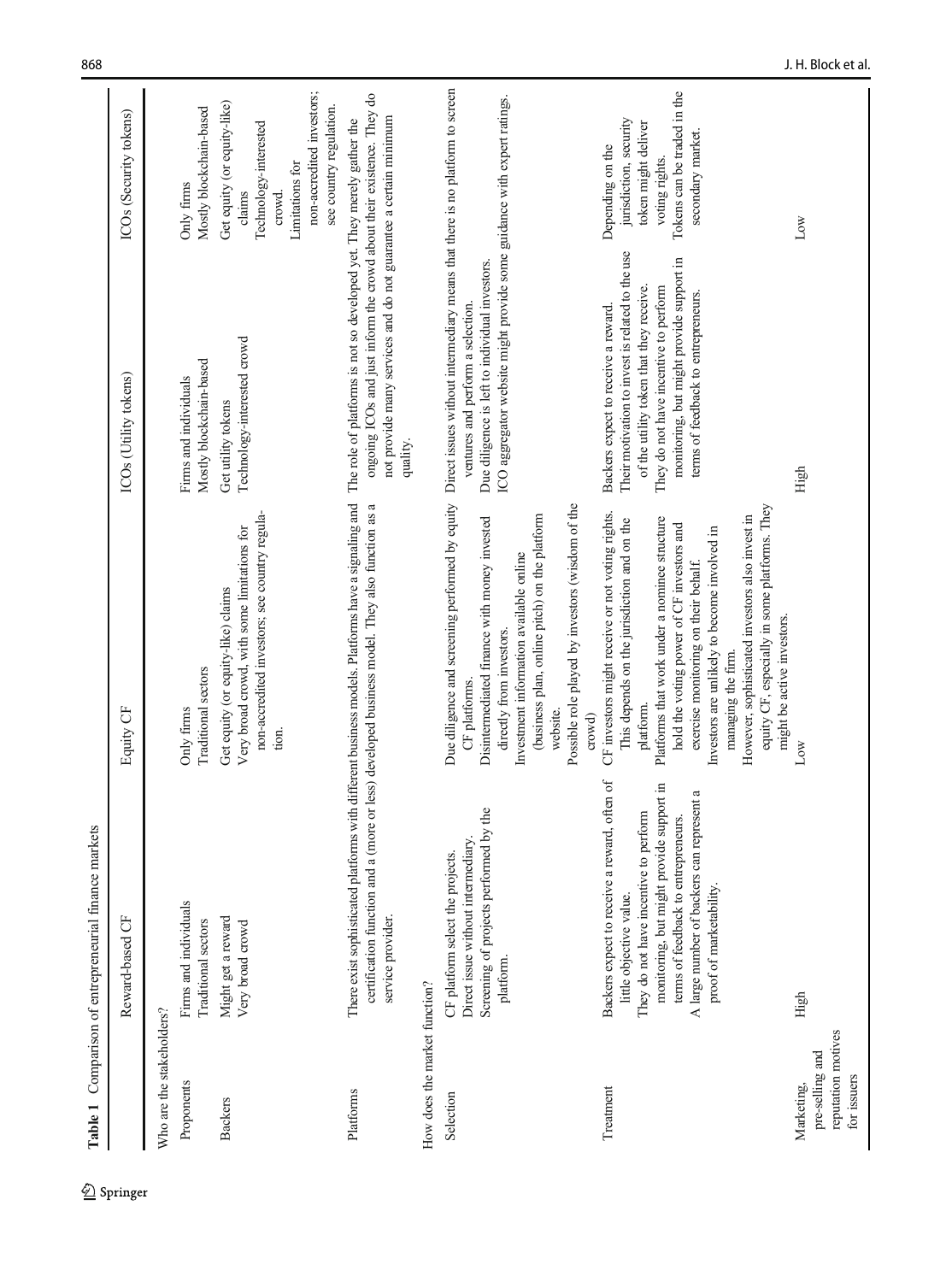| Table 1 (continued)                    |                                 |                                 |                                                                                                                    |                                                                            |
|----------------------------------------|---------------------------------|---------------------------------|--------------------------------------------------------------------------------------------------------------------|----------------------------------------------------------------------------|
|                                        | Reward-based CF                 | Equity CF                       | ICOs (Utility tokens)                                                                                              | ICO <sub>s</sub> (Security tokens)                                         |
| Fraud rates                            | Low fraud rates                 | Low fraud rates                 | Higher fraud rates                                                                                                 | Envisaged low fraud rates<br>thanks to security<br>regulations             |
| How is the market regulated?           |                                 |                                 |                                                                                                                    |                                                                            |
| Issuer and investors Trade law         |                                 | Securities law                  | Trade law                                                                                                          | Securities law                                                             |
| Intermediaries                         | Trade law                       | Securities law, trade law       | Often trade law applies                                                                                            | Often securities law applies                                               |
| Contracts                              | Trade law contracts             | Securities, mezzanine contracts | Trade law contracts                                                                                                | Securities                                                                 |
| How did the market emerge and develop? |                                 |                                 |                                                                                                                    |                                                                            |
| adoption over time<br>Diffusion and    | Gradual, fast and steady growth | Gradual, fast and steady growth | late2017/early2018 but significant market<br>contraction in late 2018/early 2019<br>Rapid, extraordinary growth in | Fast growth, corresponding<br>with ICO cool down in<br>late 2018/early2019 |
|                                        |                                 |                                 |                                                                                                                    |                                                                            |

quality start-ups on CF platforms (Mödl [2019\)](#page-17-0), we are puzzled by which types of VCs are screening deals on CF platforms, whether and why they push their portfolio firms to equity CF platforms, and how the crowd, VCs, and business angels interact post-investment.

In a utility token issue, a venture sells tokens with the promise that these tokens will have some utility in the future. In an STO, the tokens that are sold are deemed securities (equity or debt). This is similar to the difference between reward- and equity-based CF. However, there is an important difference. Utility tokens are more easily traded compared with rewards from CF campaigns. Therefore, utility tokens can attract financially motivated investors. Recent evidence by Fisch et al. [\(2019\)](#page-16-0) shows that technological motives are the most important investment rationale for ICO investors, followed by financial and ideological motives. Accordingly, ICOs are expected to attract more technologyinterested investors compared with CF campaigns. VCs also participate in  $ICOs<sup>6</sup>$ . This observation raises questions about the types of VCs that subscribe to ICOs and their rationale.

# 2.2.3 Platforms

What is the role of platforms as intermediaries in CF versus ICOs? Platforms and their design play an important role in the CF market segment (Belleflamme et al. [2015](#page-16-0)). The platforms are the marketplaces that match demand with supply of funds and provide facilities for the exchange of information among investors and entrepreneurs. Some of the platforms aim to ensure a certain level of quality of the CF projects and to reduce information asymmetries (Belleflamme et al. [2015\)](#page-16-0). To avoid the presence of suspect investments and to guarantee a certain quality of the advertised projects, some platforms force the project initiators to be transparent about their venture and the entrepreneurial team. Moreover, some platforms introduce an application process where project initiators need to meet certain criteria and provide particular information to be eligible to be listed on the platform. The specific requirements differ among platforms and depend on the particular CF type. For example, equity CF platforms require a more comprehensive description of the business model, the venture team, and the financial characteristics, and they some-

<sup>6</sup> [https://techcrunch.com/2018/09/12/icos-are-increasingly-just-for](https://techcrunch.com/2018/09/12/icos-are-increasingly-just-for-venture-capitalists/)[venture-capitalists/](https://techcrunch.com/2018/09/12/icos-are-increasingly-just-for-venture-capitalists/) (accessed December 6, 2019)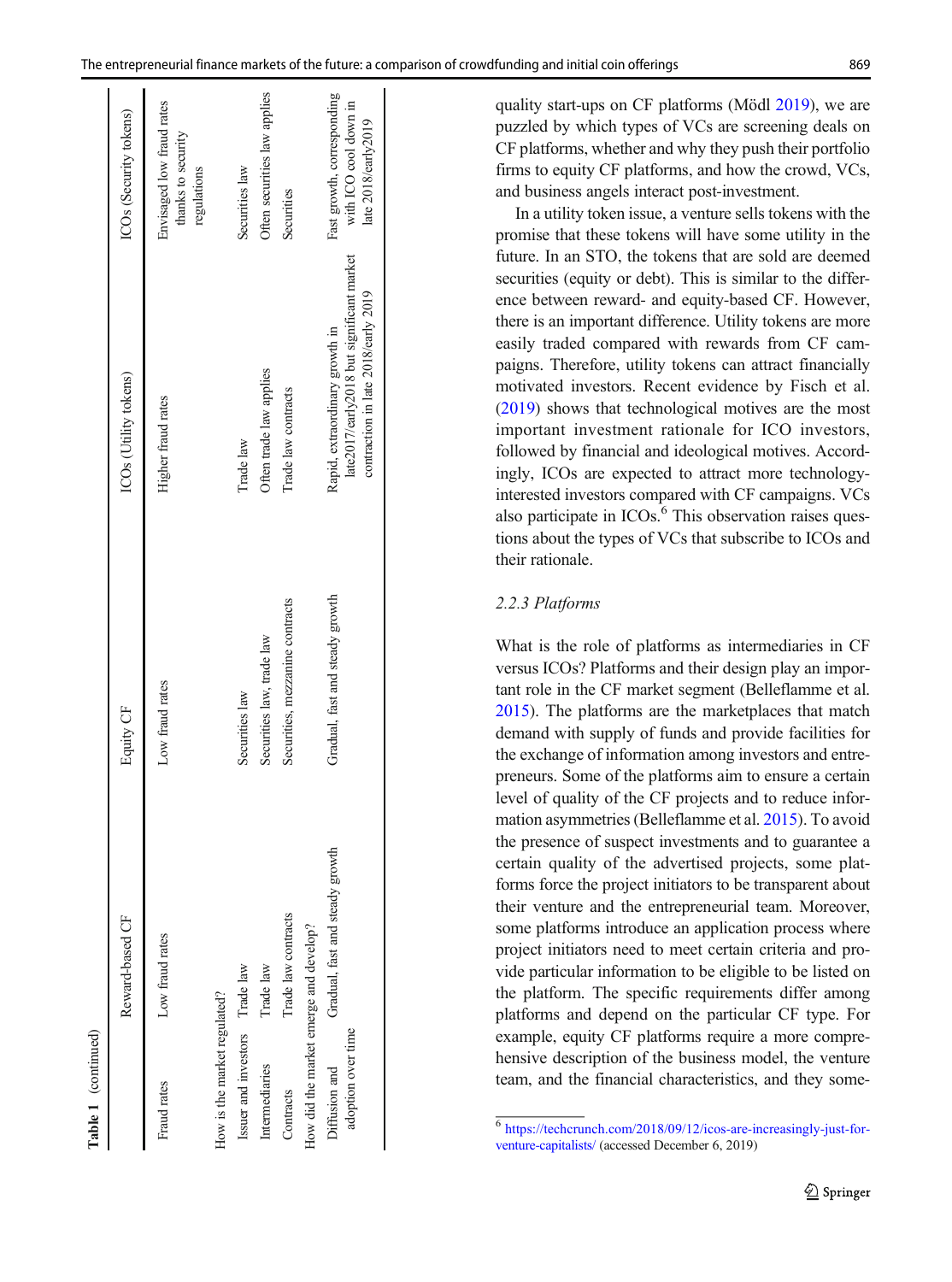times conduct background checks. In addition to signaling and certification function, the platforms offer clearing services. These services help reduce transaction costs and avoid ethical problems with project initiators.

The role of ICO platforms is not yet well defined. There are websites to inform potential investors about ongoing ICO campaigns. Such websites could be considered platforms or marketplaces bringing together supply and demand. However, unlike typical CF platforms, these websites do not act as gatekeepers that aim to maintain a certain project quality. These websites also do not provide direct matching or clearing services. Transaction closing and payment processing is decentralized via blockchain technology. In fact, the original idea of ICOs was to not have centralized authorities matching supply with demand but to use technology that allows matching in a decentralized network. To summarize, platforms and the associated network effects play an important role in CF but are currently of minor importance in ICOs.

### 2.3 How do the markets function?

#### 2.3.1 Selection of projects

In most cases, there is no meaningful difference in the pre-process of selecting projects that qualify for CF or ICOs. Potential CF projects are posted online on a platform. Thus, the portals perform a selection. Some portals claim to perform an accurate screening and due diligence, while others define their role as a facilitator and clearing house. For example, the US platform Wefunder reports on its website that they "…don't want Wefunder to be a gatekeeper that picks and chooses which ideas are worthy of funding. That's for you to decide." <sup>7</sup> Nevertheless, most of the platforms worry about their reputational capital and use selection criteria to choose projects.

The platforms are heterogeneous with respect to funding models due diligence practices, offering duration, services offered, corporate governance and offering-related conditions, and finally, their fees. There are only a few papers on the heterogeneity of CF platforms. Rossi and Vismara [\(2018\)](#page-17-0) describe the regulation and development process of equity CF in France, Italy, Germany, and the UK. Using a sample

of 127 platforms in these countries, these authors document which services are offered to proponents before, during, and after the campaigns. These authors find that a higher number of postcampaign services offered by the platforms increase the annual number of successful campaigns. Services offered before and during campaigns do not attract more campaigns to the platforms. Rossi et al. ([2019](#page-17-0)) focus on the corporate governance aspects in equity CF. The cross-platform analysis reveals a large variety of corporate governance mechanisms, particularly with regard to the voting rights of investors. Some platforms assign voting rights to individual investors, some work under a nominee structure, and some require the involvement of accredited investors to list offerings. Comparing platforms globally, these authors find that the assignment of individual voting rights is associated with lower chances of success of the platforms, whereas the delivery of pooled voting rights is not significant. Cumming et al. [\(2019c\)](#page-16-0) evaluate the factors associated with platforms' compliance expenses and their due diligence application. These authors find that due diligence is related to legislation requirements, platform size, and CF campaign type or complexity.

Despite these differences, all CF platforms act as direct intermediaries between potential investors and project proponents. As such, CF platforms govern the fundraising process by setting their particular platform rules in compliance with the regulation of the country in which they are based. ICO markets function differently. ICO markets provide a disintermediated way to raise capital. ICOs are not listed on platforms. There are websites that provide aggregate information and guidance, including expert ratings. However, ICOs are direct issues without intermediaries. As such, screening and due diligence are entirely left to individual investors.

# 2.3.2 The impact of monitoring and value added by funders

It is in an investor's interest to perform an ex-ante selection among potential investments and to ex-post monitor and provide value-adding services to an investee. With regard to the impact of monitoring and value adding, the importance of the participation of private investors in CF campaigns or ICOs is arguably lower than the importance of the participation of professional VCs or semiprofessional business angels. Individual private investors presumably lack the expertise

<sup>7</sup> <https://help.wefunder.com/getting-started-for-investors> (accessed December 6, 2019)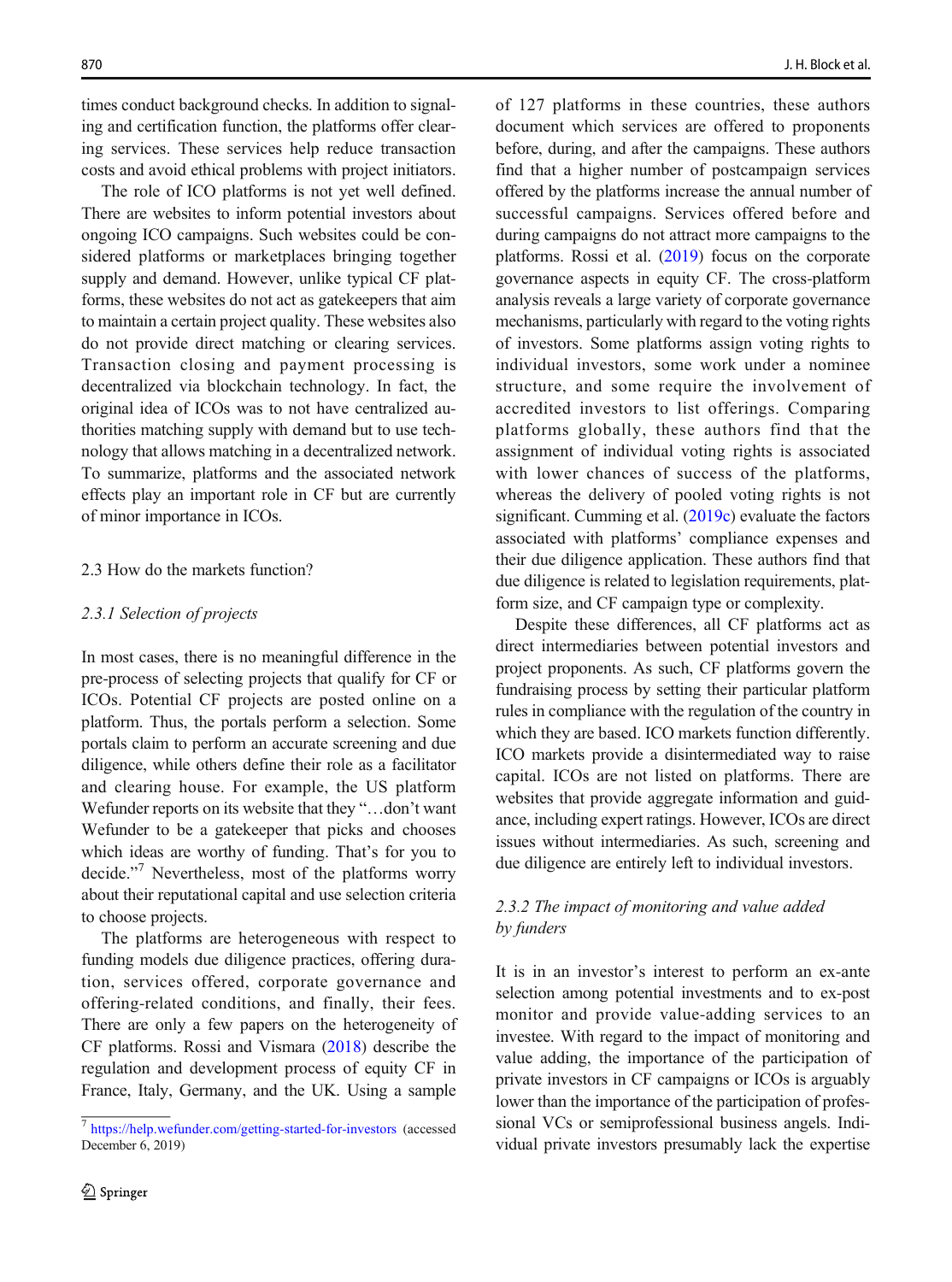and incentive to maintain close relationships with the management of the firms that they back. Furthermore, private investors usually do not have the particular contractual information and control rights that professional investors and business angels require as prerequisites for an investment. Nevertheless, while backers in rewardbased CF expect only to receive a reward, often of little objective value, investors participating in equity CF campaigns and in STOs are concerned with the performance of their investments. However, unlike with reward-based CF, the backers of utility token issues are also interested in the financial performance of their investment. Utility tokens are tradable and exposed to price fluctuations, which attracts financially motivated and speculative investors. Actors on reward-based CF platforms, in turn, are expected not to have financial and, thus, monitoring interests but rather might provide support to entrepreneurs in terms of feedback. If a campaign has numerous supporters, this can be interpreted as proof of marketability of the product or service that the proponents aim to deliver.

Equity CF investors sometimes obtain voting rights. Obtaining voting rights is contingent on the jurisdiction and the platform. Some platforms operate under a nominee structure. These platforms hold the voting power of the crowd and exercise monitoring and voting on the crowd's behalf. Other platforms assign voting rights directly to investors. There are some equity CF platforms on which sophisticated investors participate. These investors are usually particularly concerned about their voting and control rights (Cumming et al. [2019b\)](#page-16-0). Nevertheless, despite the reluctance of CF investors to become actively involved in controlling and managing their investees, they are, as other shareholders, interested in their future proceeds.

# 2.3.3 Marketing- and innovation-related benefits

CF research emphasizes that project initiators regard CF as more than a financial source. Project initiators are also attracted by the marketing and innovation-related aspects of CF (Da Cruz [2018;](#page-16-0) Block et al. [2018\)](#page-16-0). By setting up a CF campaign, the initiator gains valuable information from potential future customers about desirable product features, product pricing, and product distribution strategies. Moreover, founders have the chance to introduce the product to the market and its customers without even having produced it yet. This early introduction creates awareness, helps to build and establish a brand, and reduces the uncertainty related to the marketing of new and innovative products.

Backers have different roles and functions. Backers are not only early investors but also a valuable source of information. Backers may even turn into product promoters and opinion leaders helping to spread the word about the CF product and its features. This practice helps the project initiators cross the chasm from the group of early adopters to the mass market. Such marketing-related benefits of CF exist primarily with reward-based campaigns and to a lesser extent with equity CF. To date, little research exists about the marketing-related benefits of ICOs. However, given the similarities and the analogies between rewardbased CF and utility token-based ICOs, we would expect marketing-related benefits to also play a significant role in utility token issues. Marketing-related benefits might even be of higher importance for utility token ICOs given that tokens are a sort of presale of a blockchain-based product or service.

# 2.3.4 Fraud resistance

The emergence of new entrepreneurial finance market segments that connect entrepreneurs and nonprofessional investors globally via an Internet connection raises concerns about low-quality projects and fraud. Mollick [\(2014\)](#page-17-0) shows that fraud is rare in reward-based CF, with only 2.3–3.6% of Kickstarter projects showing indications of potential fraud. Cumming et al. [\(2019d](#page-16-0)) provide an in-depth analysis of fraud in reward-based CF and conclude that "[…] CF fraud is a rare event, despite apparent widespread skepticism by the media, politicians, and regulators." Hence, the CF community is often able to detect cases of fraud, and online marketplaces may facilitate such detection. To varying degrees, CF platforms also perform due diligence before projects are listed on the platform (Cumming et al. [2019c\)](#page-16-0). However, such due diligence is more prominent on larger platforms, notably on equity and lending CF platforms.

Contrary to CF, ICOs are clearly less fraud resistant. Industry reports suggest that 80% of the number of ICOs could be identified as scams.<sup>8</sup> Nevertheless, these reports highlight that only 10% of the overall ICO fundraising volume was allocated to later identified

<sup>8</sup> [https://research.bloomberg.com/pub/res/d28giW28tf6G7T\\_Wr77](https://research.bloomberg.com/pub/res/d28giW28tf6G7T_Wr77aU0gDgFQ) [aU0gDgFQ](https://research.bloomberg.com/pub/res/d28giW28tf6G7T_Wr77aU0gDgFQ)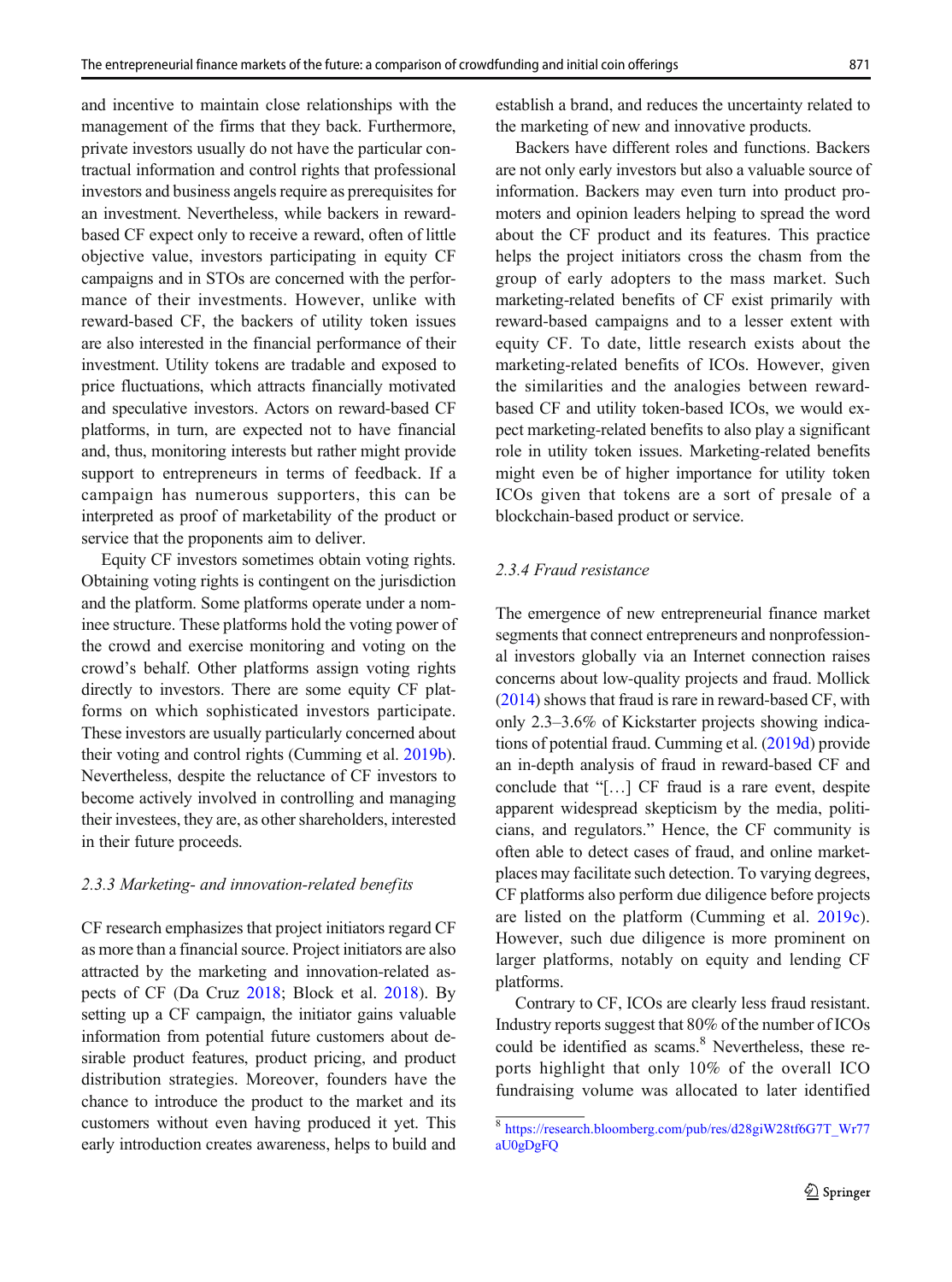scams and the majority of these funds actually went to three projects. In addition to these three projects, identified scams collected just \$30 million or approximately 0.3% of all-time ICO fundraising. Hornuf et al. [\(2019\)](#page-17-0) provide a more detailed analysis of fraud in ICOs. These authors suggest that in contrast to the findings for CF (Cumming et al. [2019d\)](#page-16-0), the extent of information disclosure offers little opportunity to identify possible fraud cases. Contrary to utility token issues, security token– based ICOs distribute securities representing financial claims on assets. Accordingly, STOs are governed by security law and protected by collateral. Thus, STOs provide additional insurance against fraud and manipulation.

The differences in fraud levels and fraud detection in the new entrepreneurial finance market segments raise questions about whether and why individuals are better at identifying scams in some markets relative to others and about the role of platform due diligence versus the wisdom of the crowd. This question becomes increasingly important because, more recently, ICOs have been conducted through exchanges, which can have a selection function. Such issues are called initial exchange offerings (IEOs).

#### 2.4 How are the markets regulated?

The regulation of CF and ICOs is largely contingent on the offering characteristics. In reward-based CF, issuers typically offer consumers the ability to prepurchase a product or service. If the campaign creator has been fraudulent, many jurisdictions provide common law or general civil law actions, which allow backers to recover what they initially pledged. The same actions can be taken if a fraudulent issuer created a utility token as part of an ICO that was meant to prepurchase a product or service on a newly created platform. Some countries have specific legislation on the new entrepreneurial finance markets. For example, in the USA, the Federal Trade Commission (FTC) has jurisdiction when goods are sold via a CF or ICO platform. Government agencies and courts can also impose monetary penalties on fraudulent campaign creators. When financial securities are sold, the general securities laws apply, which allows investors and the Securities and Exchange Commission (SEC) to bring legal actions. What constitutes a security depends on how the offering is structured. In the USA, securities are defined under the Securities Act  $\S 2(a)(1)$ or the Exchange Act  $\S$  3(a)(10). Whether an ICO constitutes a security largely depends on the business model of the issuer and is usually determined by applying the Howey test; that is, an offering involves a security if investors invest their money in a common enterprise and are led to expect profits solely from the efforts of the promoter or a third party. Donation- and reward-based CF do not involve the sale of securities, while equity CF and STOs do, by definition.

Most importantly, in many jurisdictions, issuers in equity CF campaigns and STOs must inform investors about the offer by means of a securities prospectus. Drafting such a prospectus is costly, and issuers on equity CF platforms might be reluctant to pay the costs of drafting such a prospectus. For that reason, regulators around the world have implemented exemptions from the requirement to draft a securities prospectus for small offerings (Hornuf and Schwienbacher [2017](#page-17-0)). Given that STOs raise larger amounts of capital on average, the need to exempt issuers from the requirement to draft a securities prospectus might be less severe. Moreover, because fraud is more prevalent in ICOs, investor protection can be improved by an appropriate market design. In this context, Hornuf et al. [\(2019\)](#page-17-0) require sophisticated investors and platforms to certify the quality of ICO issuers. This requirement has proven to be helpful on equity CF platforms where such certifications are voluntary.

An alternative investor protection measure is to limit the individual amount at risk in a single issue or the overall market. Comparable regulation was passed in many jurisdictions for equity CF but not for rewardbased CF. ICO investors might be subject to those limits once a regulation passes in the future. An individual's amount at risk on equity CF platforms can be restricted contingent on the investor's freely available assets and monthly net income. In the USA, unsophisticated investors may invest up to US\$2000 but are never allowed to invest more than US\$100,000, independent of their annual income and net assets.

Reward-based CF and ICOs rely on disintermediation. However, for the other new entrepreneurial finance market segments, regulation of intermediaries exists and differs significantly across jurisdictions. In the USA or Germany, among other jurisdictions, equity CF issuers can only benefit from the exemption of the prospectus requirement if they tap the market through such an intermediary. In France, for example, platforms need to obtain a license from the securities regulator because they are considered financial intermediaries and are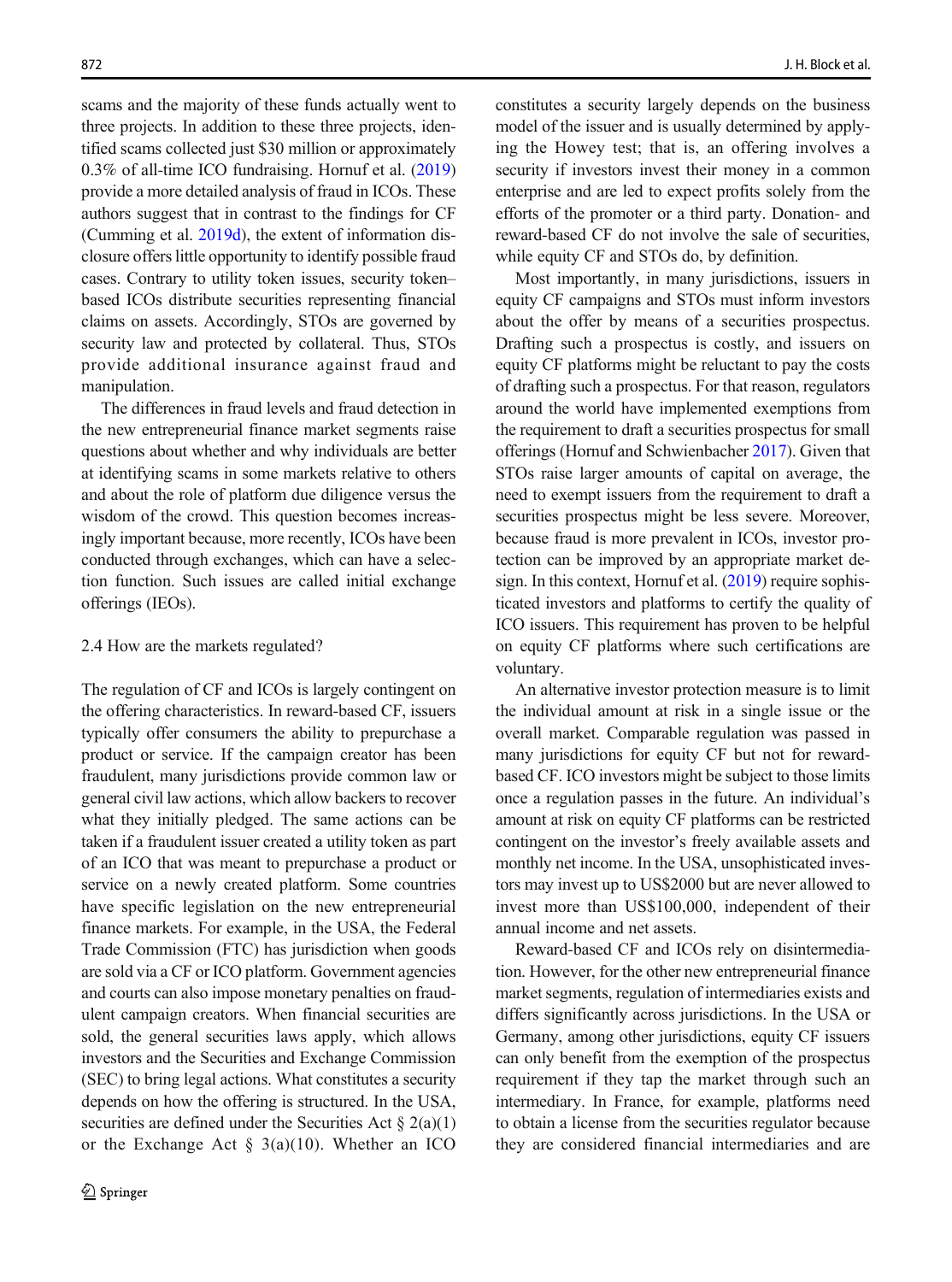therefore subject to a specific set of rules (Hornuf and Schwienbacher [2017\)](#page-17-0). In Germany, by contrast, rewardand equity-based CF platforms are generally only lightly regulated under trade law. In some jurisdictions, platforms are required to file with a register, while in others, they are not. Little research exists on how regulation affects the quality of CF and ICOs.

Finally, the contract types differ largely among the different forms of CF and ICOs. In the case of rewardbased CF and utility token offerings, consumers often prepurchase a product or service, which implies that they strike a contract under trade law. In equity CF and security ICOs, investors hold rights in a corporation by holding financial securities or other forms of investments. While in the early days of ICOs, the issuers sometimes claimed that ICOs constituted a "new" and "unregulated" asset class, regulators around the world have now made clear that ICOs can constitute securities. and a white paper is not considered a substitute for a securities prospectus.<sup>9</sup>

2.5 How did the markets emerge and develop?

CF markets have shown fast growth, although doubledigit growth rates have slowed down over time. Reward-based CF platforms, such as Indiegogo and Kickstarter, emerged in 2008/2009. The cumulative amount of funding pledged to Kickstarter projects, for example, was approximately \$276 million by July 2012, \$1 billion by March 2014, \$2 billion by October 2015, \$3 billion by April 2017, and over \$4 billion by January 2019.<sup>10</sup> The UK equity CF market grew from £84 million in 2014, to £245 million in 2015, to £272 million in 2016, and to £333 million in 2017.<sup>11</sup> The outlook is that the global CF market will exhibit slower but steady growth over time.12

Contrary to CF markets, ICO activity has seen sharper growth and, recently, also rapid decline (Masiak et al. [2019\)](#page-17-0). For example, the first ICO (i.e., Mastercoin) emerged in July 2013 (Fisch [2019\)](#page-16-0). After very little ICO activity for the rest of 2013, 2014, and 2015, the ICO market exhibited a jump in 2017, when entrepreneurs raised an estimated \$6.5 billion. In 2018, an estimated \$21.6 billion was raised. However, the data until October 2019 suggest that the ICO market significantly cooled because only \$3.2 billion had been raised.13

Overall, CF and ICO markets exhibit significant differences in their development over time and volatility with respect to their volumes. It would be interesting to analyze why these market segments have developed differently.

#### 3 The papers in this special issue

The descriptions of new entrepreneurial finance markets above suggest to open questions and requirements for further research. These open questions were the motivation of a public call for papers for this special issue of Small Business Economics on CF, blockchain technology, and ICOs. After a double-blind peer review process, nine papers qualified for publication in this special issue. These papers are summarized in the subsequent section. One paper addresses a crosslink of new entrepreneurial finance markets, namely, fintechs providing various financing sources for young ventures. Four papers focus on various questions related to CF. Three papers elaborate on ICOs. These eight papers are empirical. The ninth paper is a theoretical contribution and discusses blockchain technology in relation to smart contracts. The research questions, theoretical framework, empirical settings, and key findings of the special issue papers are presented in Table [2](#page-9-0).

## 3.1 Fintech clusters

Industries are geographically concentrated, and it is questionable why the degree of this concentration is so large. Marshall ([1920](#page-17-0)) argues that benefits of geographic clustering reflect the gain of reduced transport cost and emphasizes three types of such cost: the costs of moving goods, people, and ideas. Firms locate near suppliers and customers to reduce shipping costs. A second reason to agglomerate is to take advantage of scale economies resulting from a large labor pool. Third, the speed of the flow of ideas is a criterion for firms to

<sup>9</sup> See <https://www.sec.gov/litigation/investreport/34-81207.pdf>. (accessed December 6, 2019)

<sup>10</sup> See [https://www.statista.com/statistics/310218/total-kickstarter](https://www.statista.com/statistics/310218/total-kickstarter-funding/)[funding/](https://www.statista.com/statistics/310218/total-kickstarter-funding/) (accessed December 6, 2019).<br><sup>11</sup> See https://www.jbs.cam.[ac.uk/fileadmin/user\\_](http://creativecommons.org/licenses/by/4.0/)

[upload/research/centres/alternative-finance/downloads/2018-5th-uk-](http://creativecommons.org/licenses/by/4.0/)

 $12$  See [https://www.statista.com/outlook/335/100](https://www.statista.com/outlook/335/100/crowdfunding/worldwide) [/crowdfunding/worldwide](https://www.statista.com/outlook/335/100/crowdfunding/worldwide) (accessed December 6, 2019).

<sup>&</sup>lt;sup>13</sup> See <https://www.coinschedule.com/stats> (accessed December 6, 2019).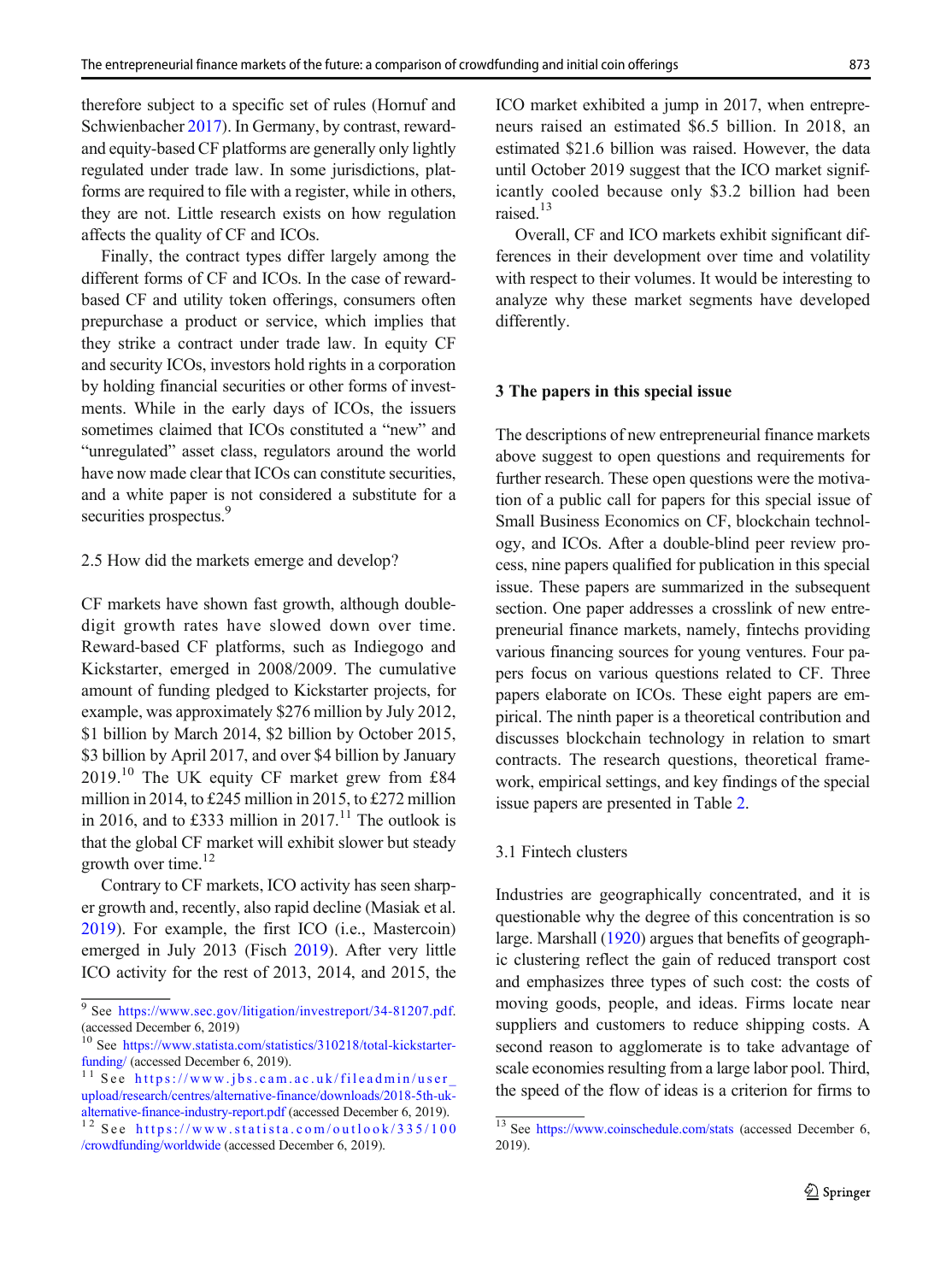<span id="page-9-0"></span>

| Table 2                                                  | Summary of the papers |                                                                                                                                                                              |                                                                                                        |                                     |                                                                                                                                                                                                                                                                                                                                                                                                                                                                                                     |
|----------------------------------------------------------|-----------------------|------------------------------------------------------------------------------------------------------------------------------------------------------------------------------|--------------------------------------------------------------------------------------------------------|-------------------------------------|-----------------------------------------------------------------------------------------------------------------------------------------------------------------------------------------------------------------------------------------------------------------------------------------------------------------------------------------------------------------------------------------------------------------------------------------------------------------------------------------------------|
| Author(s)                                                | Focus                 | Research question                                                                                                                                                            | Data source                                                                                            | Time period                         | Main findings                                                                                                                                                                                                                                                                                                                                                                                                                                                                                       |
| Schwienbacher<br>Fintech clusters<br>Gazel and<br>(2018) | Fintechs              | What determines Fintech clusters?<br>Do strong clusters rather attract<br>or deter new Fintech ventures?                                                                     | Hand collected                                                                                         | until July 2018<br>January 2000     | Larger clusters attract new entrants instead of discouraging<br>Cluster-building is very strong phenomenon in the fintech<br>This seems to be caused by the proximity to competitors<br>This effect is more pronounced in clusters with higher<br>entrepreneurs get better rewarded via acquisitions.<br>The risk of failure is reduced in larger clusters and<br>numbers of incubators at the same time.<br>Incubators reduce the risk of failure.<br>and potential buyers.<br>industry.<br>entry. |
| Goethner et al.<br>(2020)<br>5                           | Equity CF             | different types of CF investors?<br>What can we learn from the<br>investment behaviors of                                                                                    | equity CF platform)<br>Companisto (a<br>German                                                         | June 2012 until<br>December<br>2014 | These CF investor types react in distinctive ways to project<br>These CF investor types show different herding behaviors.<br>Three distinct groups of CF investors can be identified:<br>"Sophisticated Investors", "Crowd Enthusiasts", and<br>quality signals sent by entrepreneurs.<br>"Casual Investors".                                                                                                                                                                                       |
| Moedl (this issue) Equity CF                             |                       | contracts for the investment decision<br>of subsequent professional VCs and<br>breaker criteria exist in equity CF<br>Which potential knock-out and deal<br>business angels? | and business angels<br>Qualitative interviews<br>and a quantitative<br>survey with VCs<br>from Germany | February 2016 to<br>February 2017   | italization table owing to crowd investors holding direct<br>securities, redemption and voting rights by the crowd as<br>The most important knock-out criteria are an inflated cap-<br>professional venture investors have knock-out and deal<br>When deciding to invest in equity crowdfunded ventures<br>well as the non-existence of a drag-along clause.<br>breaker criteria.                                                                                                                   |
| Cappa et al.<br>(2020)                                   | Reward-based CF       | and CF experience influence<br>How do entrepreneurs' narrative<br>campaign success?<br>styles                                                                                | (CrowdBerkeley<br>database)<br>Kickstarter                                                             | 2010-2015                           | Narrative styles and entrepreneurial CF experience interact,<br>thereby making specific narrative styles more (less) ef-<br>fective for CF success when entrepreneurs have more<br>(less) reward-based CF experience.                                                                                                                                                                                                                                                                               |
| Proelss et al.<br>(this issue)                           | Donation CF           | donation-based CF campaigns?<br>What drives the funding speed of                                                                                                             | Watsi                                                                                                  | 2012-2016                           | Contributions by donors with public profiles are crowding<br>out subsequent contributions by their peers (donors with<br>generous (warm-glow effect) raise the necessary funding<br>donate if the average reputation of previous donors is<br>Christmas or Easter, when donors seem to feel more<br>Contrary to equity CF, public profiles are less likely to<br>Campaigns begun around religious holidays, such as<br>public profiles).<br>more quickly.                                           |
| <b>ICOs</b>                                              |                       |                                                                                                                                                                              |                                                                                                        |                                     | higher than theirs.                                                                                                                                                                                                                                                                                                                                                                                                                                                                                 |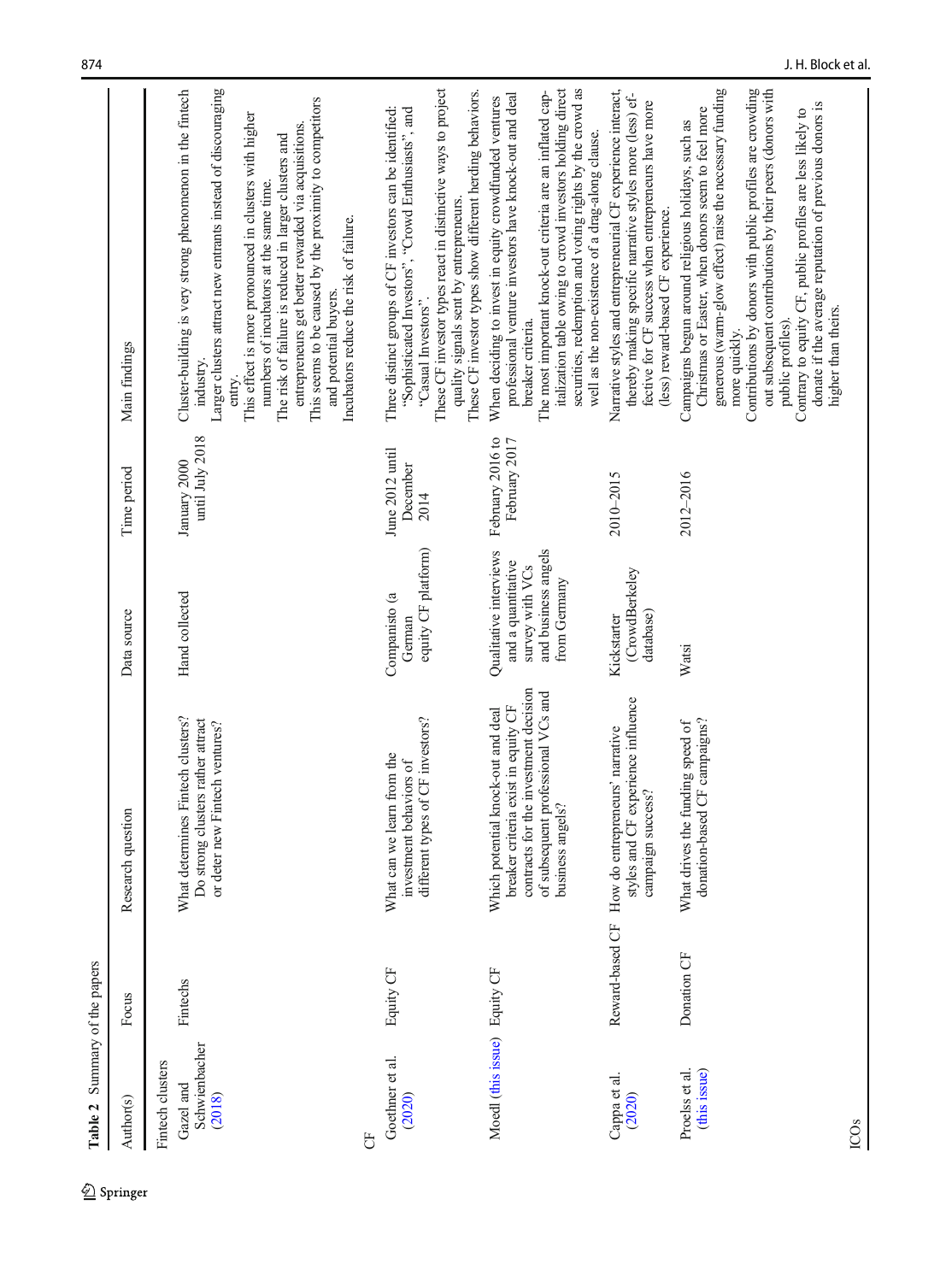| Table 2 (continued)                                       |                                                        |                                                                                                                                                                                                 |                                                                                                              |                                    |                                                                                                                                                                                                                                                                                                                                                                                                                                                                               |
|-----------------------------------------------------------|--------------------------------------------------------|-------------------------------------------------------------------------------------------------------------------------------------------------------------------------------------------------|--------------------------------------------------------------------------------------------------------------|------------------------------------|-------------------------------------------------------------------------------------------------------------------------------------------------------------------------------------------------------------------------------------------------------------------------------------------------------------------------------------------------------------------------------------------------------------------------------------------------------------------------------|
| Author(s)                                                 | Focus                                                  | Research question                                                                                                                                                                               | Data source                                                                                                  | Time period                        | Main findings                                                                                                                                                                                                                                                                                                                                                                                                                                                                 |
| Momtaz (2020)                                             | ICO <sub>s</sub>                                       | Does entrepreneurial loyalty effect<br>the success of ICOs?                                                                                                                                     | Hand collected from<br>databases and<br>various ICO<br>LinkedIn                                              | June 2018                          | Ventures of loyal entrepreneurs are significantly less likely<br>August 2015 until Loyal entrepreneurs need to offer less financial incentives<br>Loyal entrepreneurs conduct ICOs more thoroughly<br>Loyal entrepreneurs complete ICOs in shorter time.<br>Loyal entrepreneurs raise higher funding volumes.<br>to attract investors.<br>to fail.                                                                                                                            |
| Gutmann (this<br>Schückes and<br>issue)                   | ICO <sub>s</sub>                                       | Why do startups pursue an ICO?                                                                                                                                                                  | between 2013 and<br>2017 and industry<br>conducted an ICO<br>respondents that<br>Interviews with<br>experts. | June 2018 and<br>September<br>2018 | The key factors that drive entrepreneurs to use ICOs relate<br>to: (1) funding, (2) community building, (3) tokenomics,<br>Entrepreneurs often resent traditional financiers (e.g. VCs),<br>the blockchain ecosystem and respective entrepreneurs<br>Entrepreneurs' rationales for pursuing an ICO cover a<br>developed their own social identity, which is also<br>and (4) personal and ideological drivers.<br>reflected in their funding choice.<br>multifaceted spectrum, |
| Risteski (2020)<br>Boreiko and                            | ICO <sub>s</sub>                                       | from other ICO investors with<br>How do serial and large ICO investors<br>investment targets and their role in<br>the success of ICO campaigns?<br>regard to investment patterns,<br>differ $f$ | Self-collected data<br>on token sales                                                                        | 2013-2017                          | attract more contributors and have their tokens listed on<br>investors to invest in campaigns that raise more funds,<br>Serial ICO investors invest earlier than other investors.<br>However, they are not more informed and not more<br>Large serial investors are more likely than other ICO<br>likely to pick better-quality ICOs.<br>crypto exchanges.                                                                                                                    |
| Sannajust (this<br>Smart contracts<br>Meier and<br>issue) | and Blockchain<br><b>Smart Contracts</b><br>Technology | Can smart contracts alleviate the<br>hold-up problem?                                                                                                                                           | Theory paper                                                                                                 | n/a                                | The implementation of neutral instances based on artificial<br>intelligence technology, one might called them oracles,<br>Renegotiation restrictions and non-recourse situations in<br>Smart contracts are not a perfect solution to solve the<br>smart contracts can yield sub-optimal results.<br>may help to alleviate the hold-up problem.<br>hold-up problem.                                                                                                            |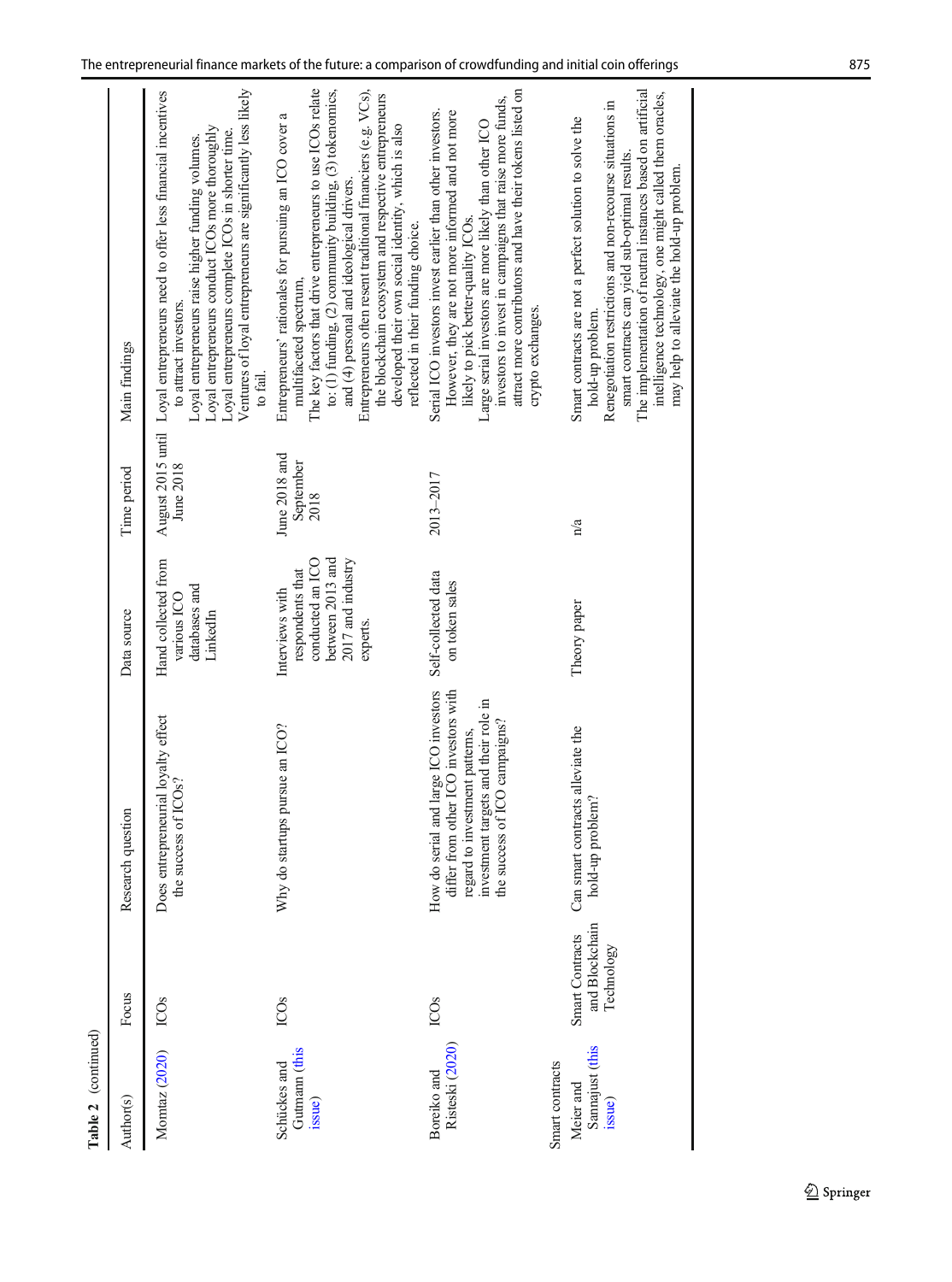collocate, as agents can learn skills more quickly from each other in an industrial cluster. Ellison et al. [\(2010\)](#page-16-0) provide strong support for these three drivers to be important for the explanation of industrial agglomeration. Audretsch and Feldman ([1996](#page-16-0)) elaborate on the spatial distribution of innovation and potential spillover effects. These authors conclude that industry sectors where knowledge spillovers are more likely, i.e., where industry R&D, university research, and skilled labor are most important, have a greater tendency to cluster than sectors where this is not the case. Feldman ([1994](#page-16-0)) finds that the effect is more pronounced for small firms, while Acs and Audretsch [\(1988](#page-15-0), [1990](#page-15-0)) highlight that small firms are the major driver of innovation. Acs et al. ([1992](#page-16-0), [1994\)](#page-16-0) reveal that R&D expenses by private corporations and universities spill over for third-party firms to exploit. Under these circumstances, we witness geographic agglomeration and new venture creation, especially in intellectual and innovative centers where a strong academic community is present at the same time. The literature often refers to Silicon Valley as a well-known example, as described in Saxenian ([1996](#page-17-0)).

The paper by Gazel and Schwienbacher ([2018](#page-16-0)) elaborates on fintech clusters in France. The focus on a relatively new and knowledge-intensive industry that is free of the physical transport of goods provides a great identification strategy to verify Marshall's ([1920](#page-17-0)) theory. Since fintechs operate independently of their location via new media channels and web technology, the driving forces of cluster building must be reduced to transfer talent and the exchange and spillover of new ideas. Gazel and Schwienbacher [\(2018\)](#page-16-0) examine the impact of specific socioeconomic drivers on the formation of fintech clusters. These authors raise the interesting research question of whether large fintech clusters encourage additional start-up activity or if the effect is the opposite. A greater number of incumbents could increase competition and thus deter new entrants. Along the same line, cluster building could affect the harvesting capabilities of entrepreneurs. Access to finance and, related to that, entrepreneurial exit opportunities could be different in large fintech clusters compared with those in regions with little collocation. The authors gather data for 972 fintech start-ups located in France. The data span the period 2000 to 2018 and include all major sectors within the fintech industry. The paper finds the following important results. Cluster-building is a very strong phenomenon in the fintech industry. Larger clusters attract new entrants instead of discouraging entry. The effect is more pronounced in clusters with higher numbers of incubators at the same time. The risk of failure is reduced in larger clusters, and entrepreneurs receive higher rewards via acquisitions. The authors note that this phenomenon seems to be caused by the proximity to competitors and potential buyers. Finally, incubators reduce the risk of failure.

In summary, Gazel and Schwienbacher [\(2018](#page-16-0)) reveal that clustering is still an important phenomenon, perhaps more important than ever, even in decentralized and information-driven technology that is free of any physical transfer of goods. The decision regarding where to place a venture's headquarters needs to be made with care and with consideration of the benefits of collocation with peers. Public policy to support cluster-building and to establish incubator programs seems warranted.

### 3.2 CF

The immanent information asymmetry between entrepreneurs and investors and the resulting agency cost are also the subject of the paper by Goethner et al. [\(2020\)](#page-16-0). Since crowd investors are usually less experienced in evaluating business plans compared with professional investors, the problem of information asymmetry is especially pronounced on equity CF platforms (Vismara [2019\)](#page-17-0). The paper elaborates on a set of 16,666 investments into 28 projects made by 7474 investors on Companisto, which is a German CF platform. The authors perform a cluster analysis, sorting investors based on similarities in their previous investment histories. These authors aim to determine typical investor profiles and investment strategies and to distinguish three motivations among CF investors: financial, social, and community benefits. The authors also capture the experience and degree of sophistication of their sample of investors. In this way, the authors can identify three distinct groups that they name "sophisticated investors," "crowd enthusiasts," and "casual investors." These CF investor types react in distinctive ways to project quality signals sent by entrepreneurs. They also show different herding behaviors contingent on the information received about the investment decisions of fellow investors. The paper contributes to the growing literature of how different audiences acquire and interpret distinct signals differently (Vanacker and Forbes [2016](#page-17-0)).

Goethner et al. ([2020](#page-16-0)) formulate hypotheses about the relation between the reception of human and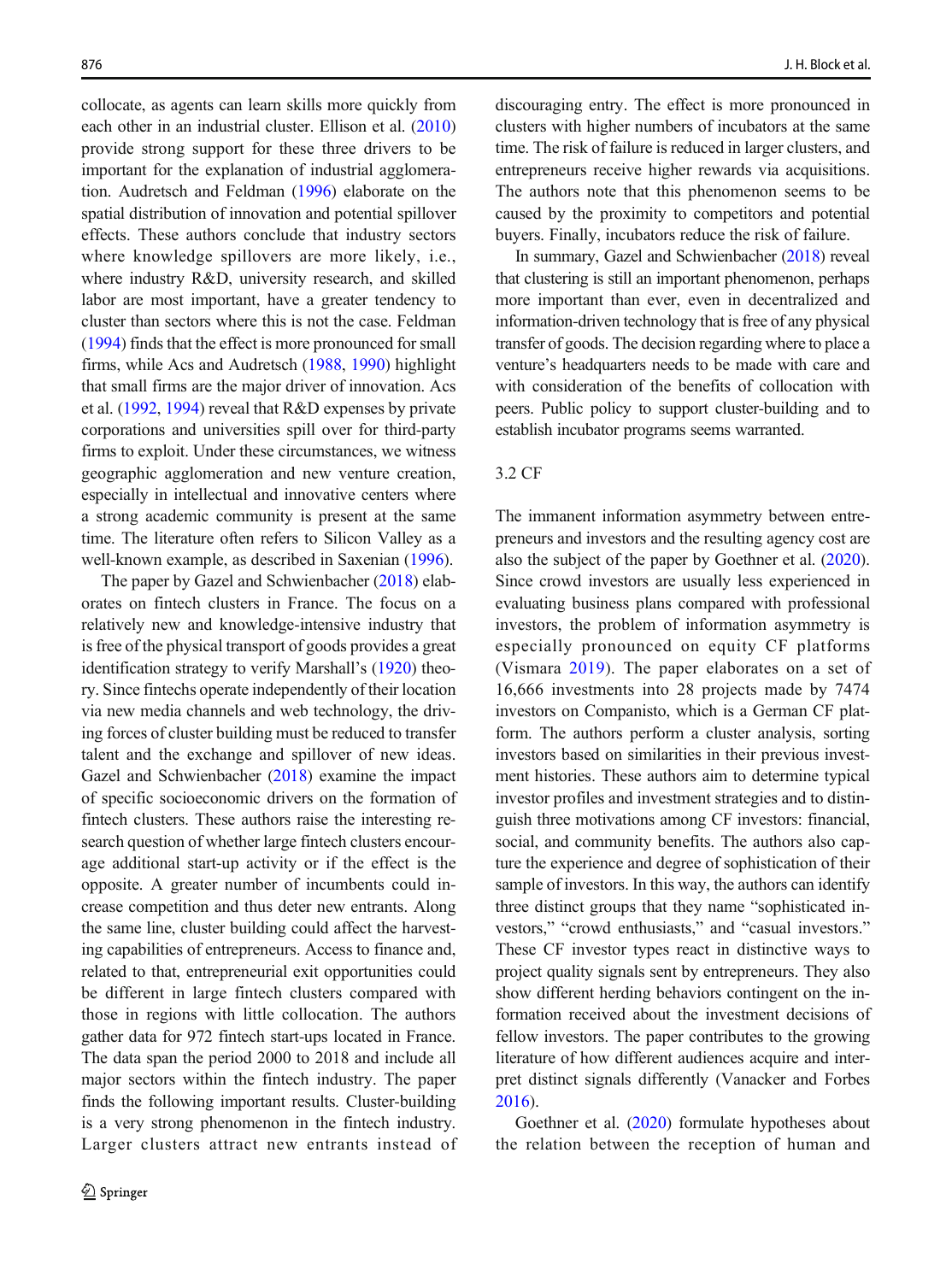entrepreneurial quality signals and the investment decisions of the distinctive groups of CF investors. The hypotheses notably build on Becker [\(1964](#page-16-0)), Ahlers et al. [\(2015\)](#page-16-0), Cumming et al. ([2020](#page-16-0)), Piva and Rossi-Lamastra [\(2018](#page-17-0)), Bapna [\(2019\)](#page-16-0), Epstein and Schneider ([2008](#page-16-0)), and Vismara ([2018](#page-17-0)). The insight gained into the heterogeneity of CF investors, their motivations to fund campaigns, and their response to quality signals is important for the design of CF platforms and for entrepreneurs. Policymakers need to trade off investor protection against their interest to stimulate start-up activities and should focus on setting appropriate information standards. For example, policymakers can require improving the platform design to alleviate information transmission from knowledgeable CF investors to lessinformed investors. The findings of Goethner et al. ([2020](#page-16-0)) confirm that sophisticated investors are a part of the crowd and that they are the active investors on these platforms. Regulation could create the prerequisites for knowledge spillovers. These spillovers would be beneficial for entrepreneurs and the investment community alike.

Moedl ([this issue\)](#page-17-0) investigates potential contractrelated deal-breaker terms of professional venture investors when deciding whether to invest in equity crowdfunded ventures. Using a mixed method approach of qualitative interviews and a quantitative survey with VCs and business angels from Germany, Moedl finds that such deal-breaker terms indeed exist and influence the investment decisions of professional venture investors. An example of such terms is the nonexistence of a drag-along clause: an inflated capitalization table owing to crowd investors holding direct securities and redemption and voting rights by the crowd. The paper contributes to the growing literature of how CF can be combined with other sources of entrepreneurial finance (Block et al. [2018;](#page-16-0) Drover et al. [2017](#page-16-0)).

Signaling theory (e.g., Connelly et al. [2011;](#page-16-0) Spence [1973](#page-17-0)) has served in the CF context to model how proponents can signal unobservable quality to investors. When proponents signal their high quality (e.g., through human, social or intellectual capital), it reduces informational asymmetry and therefore increases the success of CF campaigns (Ahlers et al. [2015](#page-16-0)). Signaling theory has largely focused on those signals that are assumed to be both observable and costly to imitate by low-quality firms, but signals can differ in the extent to which they are correlated with unobservable firm quality (e.g., Colombo et al. [2019;](#page-16-0) Vanacker et al. [2019\)](#page-17-0). Indeed, a largely separate stream of literature has focused on entrepreneurial storytelling, which sometimes "re-present" the facts, and indicates that properly crafted stories can also serve as informational cues that foster entrepreneurial resource acquisition (e.g., Martens et al. [2007](#page-17-0)).

Cappa et al. [\(2020\)](#page-16-0) connect these two streams of the literature using the reward-based CF context. Specifically, these authors examine how two main narrative styles—"results in progress" (RIP), emphasizing the quality and features of the product-reward, and "ongoing journey" (OJ), emphasizing the values and vision that inspired the undertaking of the entrepreneurial project—influence fundraising. These authors further examine the role of previous reward-based CF experience and how such experience interacts with narrative styles to influence fundraising. The results of this study indicate that backers pledge more money to CF campaigns that are communicated through RIP narrative styles rather than OJ styles. Moreover, in addition to the positive effect of previous experience, these authors find that entrepreneurs with extensive experience in reward-based CF attract more pledges by adopting OJ narratives rather than RIP narratives.

Proelss et al. ([this issue](#page-17-0)) focus on healthcare CF, which is defined as a method to raise funds for medical expenses or treatment by a group of mostly small donors through an open call for funding on Internet-based platforms. CF platforms (and social entrepreneurship more broadly) play an increasingly important role in addressing large societal challenges, including lack of access to essential healthcare services. Using data from [Watsi.](http://watsi.org) [org](http://watsi.org), these authors find that campaigns that started near religious holidays, such as Christmas or Easter, raise the necessary funding more quickly. Interestingly, contributions by donors with public profiles crowd out subsequent contributions by their peers (other donors with public profiles). Contrary to equity CF, these authors further find that donors with public profiles are less likely to donate if the average reputation of the previous donors is higher than theirs. Overall, the theoretical framework the authors have developed and empirically tested for donation-based CF differs substantially from existing frameworks and previous evidence tailored to reward-based and equity CF. These findings also have important practical implications because they provide new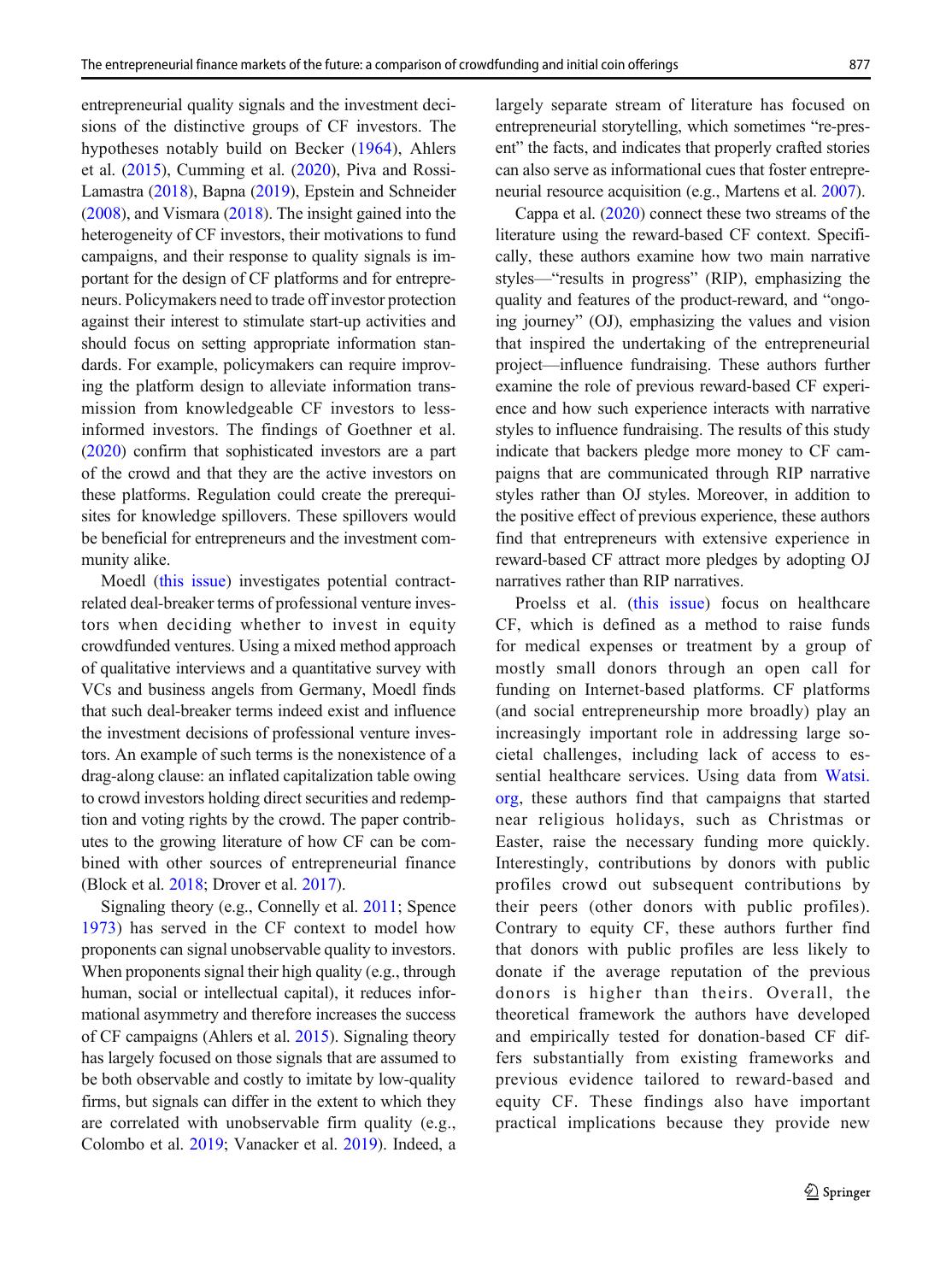insight into how to increase donations and enhance overall social entrepreneurship.

#### 3.3 ICOs

In ICOs, entrepreneurs raise external capital through the issuance of blockchain-based tokens. Ideally, transaction costs are low, investor outreach is global, and coins can be traded in a liquid secondary market after issuance. On the other hand, and typical for the entrepreneurial finance context, ICOs are characterized by a large degree of information asymmetry between issuers and investors, thus yielding a substantial risk of agency problems and cost. Therefore, ICO ventures need to send strong quality signals to the ICO investment community to secure fundraising. However, it is not clear what kinds of signals are appropriate for this purpose. Momtaz ([2020\)](#page-17-0) examines a proxy for agency conflicts that is commonly used in social psychology, namely, loyalty. Momtaz measures the loyalty of entrepreneurs by the number of previous positions they held in proportion to their cumulative job experience in years. The overarching hypothesis is that their loyalty positively impacts ICO success in terms of underpricing, gross proceeds, operational efficiency, and entrepreneurial failure.

Loyalty affects decision-making, and therefore the manifestation of agency costs, in different ways. Akerlof and Kranton ([2005](#page-16-0)) model this as follows. First, loyalty has an influence on an individual's utility gain. Second, loyalty affects the subjective probabilities of possible states of the world, which are used for decision making. Overall, the positive impact of loyalty on agents' utility gain is expected to reduce agency costs from asymmetric information in the ICO market. The rationale is that entrepreneurs who have demonstrated loyalty in the past signal, on average, quality relationships with their former principals. This finding is interpreted as a lower potential to cause future agency costs and should therefore attract investors.

Momtaz ([2020](#page-17-0)) collects data for more than 2000 ICOs from several appropriate platforms and gathers CEO information from LinkedIn. Momtaz finds that loyal entrepreneurs need to offer fewer financial incentives to attract investors and raise higher funding volumes. Loyal entrepreneurs also conduct ICOs more thoroughly and complete them in a shorter time frame. In addition, the investors' belief that loyal entrepreneurs cause less agency costs proves correct in the long term; ventures of loyal entrepreneurs are significantly less likely to fail prematurely.

The paper contributes to the economics of loyal behavior, e.g., Demsetz ([1962\)](#page-16-0) and Akerlof ([1983\)](#page-16-0). More recent work has focused on the effect of loyalty on financial decision-making. Cohen ([2008](#page-16-0)) reveals that individuals' portfolio choices are largely determined by their loyalty to their employers and related corporations. The focus of Momtaz [\(2020\)](#page-17-0) is in the opposite direction: the loyalty of entrepreneurs towards investors. This relation has not been examined before.

While prior work has focused on the investment rationale for ICO investors, i.e., the supply side of the market (Fisch et al. [2019](#page-16-0)), Schückes and Gutmann [\(this](#page-17-0) [issue](#page-17-0)) focus on the motivations of startups to pursue ICOs, i.e., the demand side of the market. Using interview-based data, these authors find that entrepreneurs' rationales for pursuing an ICO cover a multifaceted spectrum, including (1) funding, (2) community building, (3) tokenomics, and (4) personal and ideological drivers. Contrary to traditional financial theories that often focus on financial value maximization of financing decisions, these authors report that the blockchain ecosystem and respective entrepreneurs developed their own social identity, which is also reflected in their funding choice.

Boreiko and Risteski [\(2020\)](#page-16-0) compare serial and large ICO investors with other ICO investors. Using a large self-collected dataset on token sales ranging from 2013 to 2017, these authors find that the average serial ICO investor invests earlier than the other ICO investors. However, serial investors are not more informed than other ICO investors, per se, and fail to choose better quality ICOs. The situation is different from large serial investors, who seem to have an information advantage over other ICO investors, as they are more likely to invest in more successful ICO campaigns. The paper contributes to the discussion of information asymmetries that exist in ICOs (Fisch [2019](#page-16-0)). The combination of investor size and investor experience seems to reduce such asymmetries. The paper also contributes to the discussion on the heterogeneity that exists within the group of ICO investors (Fisch et al. [2019](#page-16-0)).

#### 3.4 Smart contracts

Contract theory, e.g., Jensen and Meckling ([1976](#page-17-0)), explains the complex situation between two parties who do not have the same level of information (i.e.,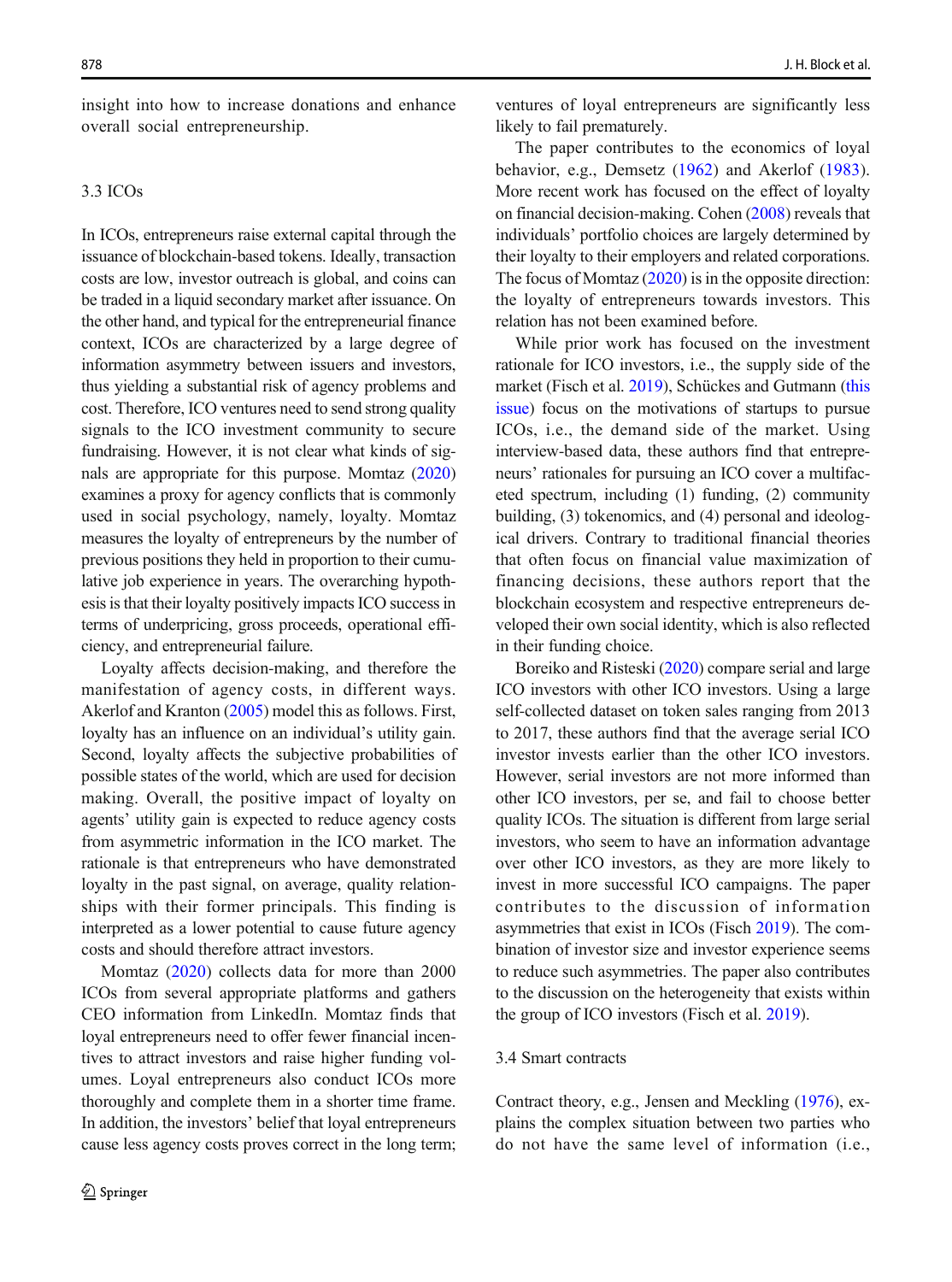asymmetric information). Entrepreneurs constantly face this situation with respect to their stakeholders, which can yield the "hold-up problem." This problem is caused by the incomplete nature of contracts and was introduced in Williamson ([1985\)](#page-17-0), Grossman and Hart ([1986](#page-16-0)), and Hart and Moore [\(1990\)](#page-16-0). If a contract party has previously entered into a relationship with another party, the latter may try to maintain the relationship, reflecting the importance of the commitment it has made. The commitment is usually a substantial investment related to the procurement of the ability to deliver goods or services. A hold-up problem, therefore, leads to underinvestment and inefficiency in a relationship. A historical example from the 1920s may illustrate this problem in the most comprehensible way. The automotive supplier Fisher Body had an exclusive contract with the car manufacturer General Motors for body parts. The supplier had a monopoly in this specific market. An unexpected event significantly increased the demand for cars, exceeding all the forecasts stipulated in the contract. The supplier therefore took strong advantage of this development and forced General Motors to substantially increase the price they would pay for the additional parts produced.

According to Grossman and Hart [\(1986\)](#page-16-0) and Hart and Moore ([1990](#page-16-0)), the two economic actors in a contract have the freedom to renegotiate the terms of the contract they have already signed. However, since the surplus generated is shared according to Nash's equilibrium, both parties receive a lower return on investment, which, in turn, leads them to settle on a lower level of investment. In the end, the outcome is underinvestment. The best situation would be to settle an agreement where no party can interfere, that is, a negotiation-free contract. This practice would improve trust and eliminate opportunistic behavior. Nevertheless, one evident problem in practice results from first-time contractual relationships. Cressy [\(1992\)](#page-16-0) shows that agents are exposed to cognitive bias, which affects their behavior in such first-time relationships. A promising and timely approach to address this problem seems to be the use of an IT protocol. This approach puts agreements into a standard without room for interference. Lindholm-Dahlstrand et al. ([2019\)](#page-17-0) propose blockchain technology that may help entrepreneurs avoid opportunistic behavior. Smart contracts, such as IT protocols, between two parties could solve the imperfections of traditional contracts because changing the code or modifying the contract conditions is impossible.

Meier and Sannajust [\(this issue\)](#page-17-0) discuss whether smart contracts are indeed appropriate to avoid opportunistic behavior and to solve the hold-up problem. These authors develop a model based on Hart and Moore [\(1999](#page-17-0)) and Hart ([2009\)](#page-16-0) and elaborate on the key issue that the quality of a purchased product or service might not be verifiable to the buyer in a world based on blockchain technology using smart contracts. Since contract renegotiation in such an environment is impossible, a neutral authority, which they call "an oracle," needs to make a judgment about a successful delivery of a shipped item. This oracle could follow artificially intelligent algorithms and gain knowledge and experience about such judgments. The oracle can provide the buyer with a means of recourse in a world of complete contracts where recourse is otherwise impossible.

### 4 Conclusion and avenues for future research

This special issue on new markets for entrepreneurial finance with a strong focus on ICOs is the first of its kind. Prior research struggled to provide a clear distinction between ICOs and CF. Our editorial provides a detailed comparison of the two entrepreneurial finance market segments and intends to make a distinction. We show that although both market segments are crowdbased, they are fundamentally different with regard to the role of platforms and the motivations of the backers. It is important that entrepreneurs, investors, and policy makers understand these differences. Otherwise, the funding tools cannot live up to their full potential. When comparing the two funding tools, many ideas for future research emerged that we would like to share with the entrepreneurial finance research community. We group these ideas similar to the way in which we have structured our comparison of ICOs and CF above.

## 4.1 Market stakeholders

- & What are the potential benefits and challenges of ICOs? Which types of entrepreneurs seek financing via ICOs? Which business models are funded and which are not? What is the role of intermediaries in ICOs?
- & How do ICO investors value firms? How are ICOs priced? How do ICO and CF platforms select firms? How can ICO platforms or websites reduce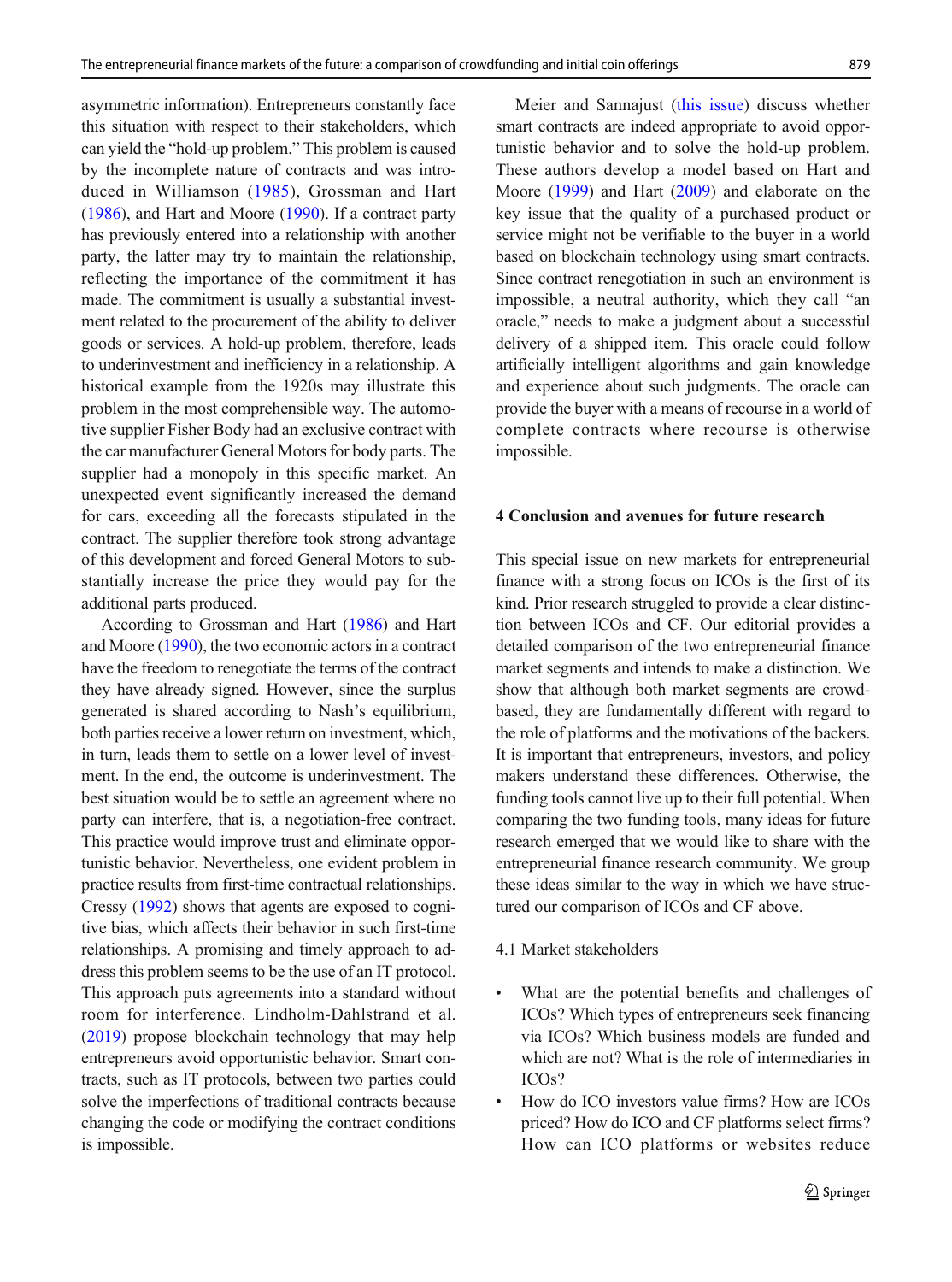<span id="page-15-0"></span>information asymmetries and moral hazard problems, helping to develop a functioning ICO market and avoiding a market for lemons? On what dimensions do CF and ICOs compete?

- Who invests in ICOs, and who invests in CF campaigns? How diversified are these investors? Are they different from investors in "traditional" markets? How do companies decide to deliver voting rights in CF and ICOs? How do investors' motivations differ between ICOs and CF?
- What marketing-related benefits exist with CF and ICOs, and how do they differ between the two forms of entrepreneurial financing? How can project initiators obtain information from the crowd and use this information to improve their products or innovation, and how are they introduced to the market? Regarding ICOs, how can information about the product move from a niche segment of technology enthusiasts into a mass market of regular consumers?
- How does CF relate to crowdsourcing? Which types of relationships are generated in CF and blockchain transactions? What do investors do after an investment? Do they interact with the entrepreneurs they back?

# 4.2 Market functioning

- & How do blockchain technology and cryptocurrencies change the entrepreneurial finance ecosystem? To what degree do ICOs and CF shift entrepreneurial financing preferences? What are the relationships between new and traditional entrepreneurial finance providers? Are these providers complements or substitutes?
- The existing literatures on CF and ICOs focus primarily on the success factors of the campaigns. The ultimate goal of CF and ICOs, however, is to build an enduring business. With the exceptions of Fisch and Momtaz [\(2019\)](#page-16-0) as well as Howell et al. ([2018\)](#page-17-0), we know little how ICOs influence real business outcomes. What happens after the ICO and CF offerings? How do ICOs and CF interact in this regard?
- & How do herding effects differ between CF and ICOs? Regarding ICOs, what is the role of Bitcoin and Etherium in creating herding effects (Masiak et al. [2019\)](#page-17-0)?

# 4.3 Market regulation

- Are ICOs a real financial innovation, or do they simply help issuers circumvent securities regulation? What is the nature of the potential innovation? How should securities regulators react to different kinds of ICO offerings?
- How and to what degree should regulation adapt to this changing entrepreneurial finance environment? Which countries attract ICOs and create a favorable regulatory environment? How can the risk of bubbles be limited?

4.4 Market emergence and development

What are the factors and antecedents that spur the growth and development of ICOs versus CF? What is the role of network effects in this regard? Are ICOs and CF markets complementary or substitutes?

Funding Information Open Access funding provided by Projekt DEAL.

Open Access This article is licensed under a Creative Commons Attribution 4.0 International License, which permits use, sharing, adaptation, distribution and reproduction in any medium or format, as long as you give appropriate credit to the original author(s) and the source, provide a link to the Creative Commons licence, and indicate if changes were made. The images or other third party material in this article are included in the article's Creative Commons licence, unless indicated otherwise in a credit line to the material. If material is not included in the article's Creative Commons licence and your intended use is not permitted by statutory regulation or exceeds the permitted use, you will need to obtain permission directly from the copyright holder. To view a copy of this licence, visit <http://creativecommons.org/licenses/by/4.0/>.

# References

- Ackermann, E., Bock, C., & Bürger, R. (2020). Democratising entrepreneurial finance: the impact of crowdfunding and initial coin offerings (ICOs). In Contemporary developments in entrepreneurial finance (pp. 277–308). Cham: Springer.
- Acs, Z. J., & Audretsch, D. B. (1988). Innovation in large and small firms: an empirical analysis. American Economic Review, 78(4), 678–690.
- Acs, Z. J., & Audretsch, D. B. (1990). Innovation and small firms. Cambridge: MIT Press.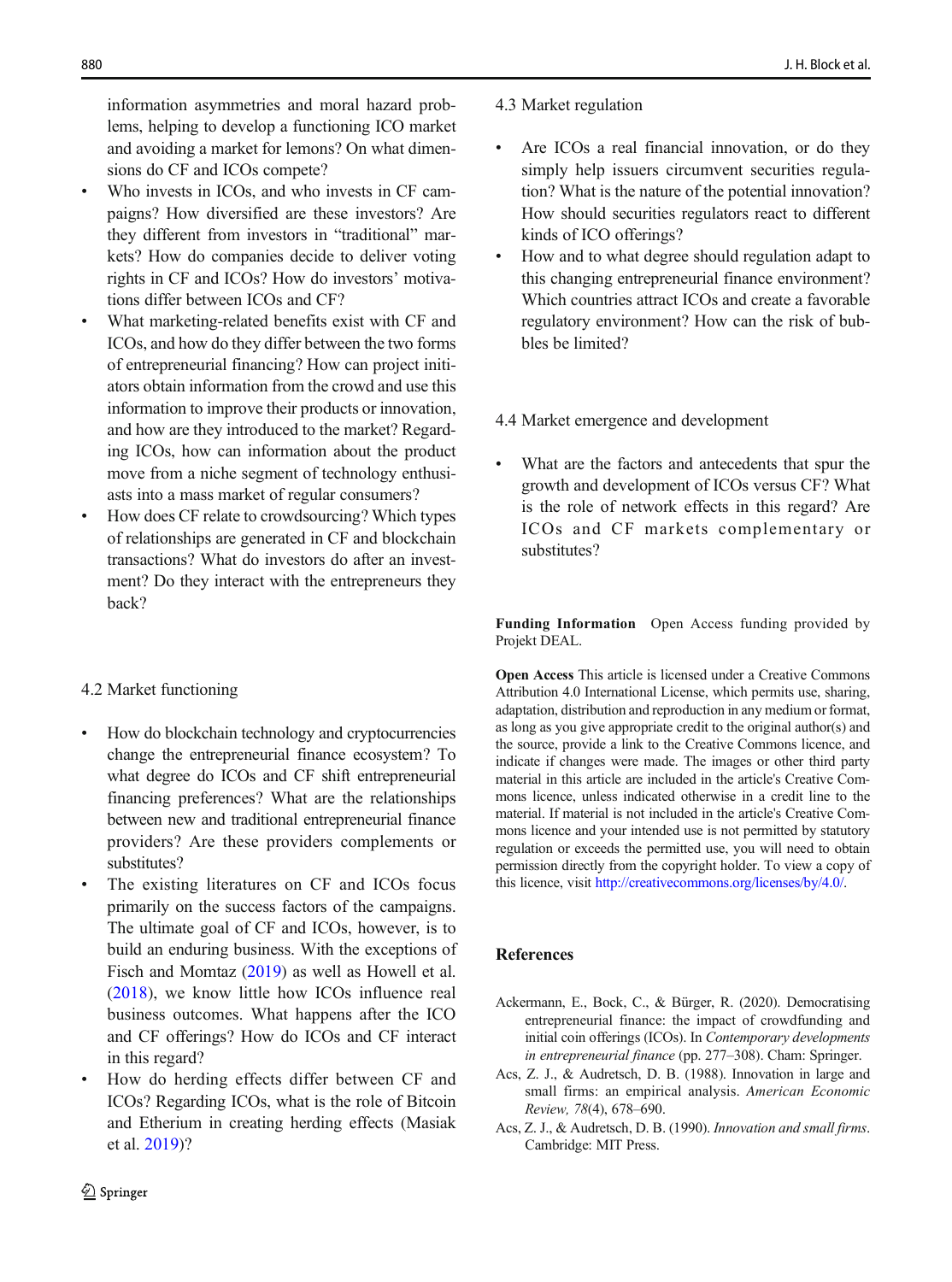- <span id="page-16-0"></span>Acs, Z. J., Audretsch, D. B., & Feldman, M. P. (1992). Real effects of academic research: comment. American Economic Review, 82(1), 363–367.
- Acs, Z. J., Audretsch, D. B., & Feldman, M. P. (1994). R&D spillovers and recipient firm size. Review of Economics and Statistics, 76(2), 336–340.
- Adhami, S., Giudici, G., & Martinazzi, S. (2018). Why do businesses go crypto? An empirical analysis of initial coin offerings. Journal of Economics and Business, 100, 64–75.
- Ahlers, G. K., Cumming, D., Günther, C., & Schweizer, D. (2015). Signaling in equity crowdfunding. Entrepreneurship Theory and Practice, 39(4), 955–980.
- Akerlof, G. A. (1983). Loyalty filters. American Economic Review, 73(1), 54–63.
- Akerlof, G. A., & Kranton, R. E. (2005). Identity and the economics of organizations. Journal of Economic Perspectives, 19(9), 9–32.
- Audretsch, D. B., & Feldman, M. P. (1996). R&D spillovers and the geography of innovation and production. American Economic Review, 86(3), 630–640.
- Bapna, S. (2019). Complementarity of signals in early-stage equity investment decisions: evidence from a randomized field experiment. Management Science, 65(2), 933-952. [https://doi.](https://doi.org/10.1287/mnsc.2017.2833) [org/10.1287/mnsc.2017.2833](https://doi.org/10.1287/mnsc.2017.2833).
- Becker, G. S. (1964). Human capital: a theoretical and empirical analysis with a special reference to education. Chicago: The University of Chicago Press.
- Belleflamme, P., Omrani, N., & Peitz, M. (2015). The economics of crowdfunding platforms. Information Economics and Policy, 33, 11–28.
- Block, J. H., Colombo, M. G., Cumming, D. J., & Vismara, S. (2018). New players in entrepreneurial finance and why they are there. Small Business Economics, 50(2), 239–250.
- Boreiko, D. & Risteski, D. (2020). Serial and Large Investors in Initial Coin Offerings. Small Business Economics. [https://doi.](https://doi.org/10.1007/s11187-020-00338-8) [org/10.1007/s11187-020-00338-8.](https://doi.org/10.1007/s11187-020-00338-8)
- Cappa, F., Pinelli, M., Maiolini, R., & Leone, M. (2020). Pledge me your ears! The role of narratives and narrator experience in explaining crowdfunding success. Small Business Economics. [https://doi.org/10.1007/s11187-020-00334-y.](https://doi.org/10.1007/s11187-020-00334-y)
- Chan, C. R., & Parhankangas, A. (2017). Crowdfunding innovative ideas: how incremental and radical innovativeness influence funding outcomes. Entrepreneurship Theory and Practice, 41(2), 237–263.
- Cohen, L. (2008). Loyalty-based portfolio choice. Review of Financial Studies, 22(3), 1213–1245.
- Colombo, M. G., Meoli, M., & Vismara, S. (2019). Signaling in science-based IPOs: the combined effect of affiliation with prestigious universities, underwriters, and venture capitalists. Journal of Business Venturing, 34(1), 141–177.
- Connelly, B. L., Certo, S. T., Ireland, R. D., & Reutzel, C. R. (2011). Signaling theory: a review and assessment. Journal of Management, 37(1), 39–67.
- Cressy, R. (1992). The theory of the opportunistic entrepreneur. Small Business Economics, 4(4), 267–271.
- Cumming, D., & Johan, S. (2013). Demand-driven securities regulation: evidence from crowdfunding. Venture Capital, 15(4), 361–379.
- Cumming, D. J., Vanacker, T., & Zahra, S. A. (2019a). Equity crowdfunding and governance: toward an integrative model

and research agenda. Academy of Management Perspectives. <https://doi.org/10.5465/amp.2017.0208>.

- Cumming, D. J., Meoli, M., & Vismara, S. (2019b). Investors' choice between cash and voting rights: evidence from dualclass equity crowdfunding. Research Policy, 48(8), 103740.
- Cumming, D. J., Johan, S. A., & Zhang, Y. (2019c). The role of due diligence in crowdfunding platforms. Journal of Banking & Finance, 108, 105661.
- Cumming, D. J., Hornuf, L., Karami, M., & Schweizer, D. (2019d). Disentangling crowdfunding from fraudfunding. Max Planck Institute for Innovation & competition research paper, no. 16-09.
- Cumming, D., Meoli, M., & Vismara, S. (2020). Does equity crowdfunding democratize entrepreneurial finance? Small Business Economics. Forthcoming. [https://doi.org/10.1007](https://doi.org/10.1007/s11187-019-00188-z) [/s11187-019-00188-z](https://doi.org/10.1007/s11187-019-00188-z).
- Cummings, M. E., Rawhouser, H., Vismara, S., & Hamilton, E. L. (2019). An equity crowdfunding research agenda: evidence from stakeholder participation in the rulemaking process. Small Business Economics, forthcoming. [https://doi.](https://doi.org/10.1007/s11187-018-00134-5) [org/10.1007/s11187-018-00134-5.](https://doi.org/10.1007/s11187-018-00134-5)
- Da Cruz, J. V. (2018). Beyond financing: crowdfunding as an informational mechanism. Journal of Business Venturing, 33(3), 371–393.
- Demsetz, H. (1962). The effect of consumer experience on brand loyalty and the structure of market demand. Econometrica, 30(1), 22–33.
- Drover, W., Wood, M. S., & Zacharakis, A. (2017). Attributes of angel and crowdfunded investments as determinants of VC screening decisions. *Entrepreneurship Theory and Practice*, 41(3), 323–347.
- Ellison, G., Glaeser, E. L., & Kerr, W. (2010). What causes industry agglomeration? Evidence from coagglomeration patterns. American Economic Review, 100(3), 1195–1213.
- Epstein, L. G., & Schneider, M. (2008). Information, quality and asset pricing. Journal of Finance, 63, 197–228.
- Feldman, M. P. (1994). Knowledge complementary and innovation. Small Business Economics, 6(5), 363–372.
- Fisch, C. (2019). Initial coin offerings (ICOs) to finance new ventures. Journal of Business Venturing, 34(1), 1–22.
- Fisch, C. & Momtaz, P. (2019). Venture capital and the performance of blockchain technology-based firms: evidence from initial coin offerings (ICOs). SSRN working paper.
- Fisch,C.,Masiak,C.,Vismara,S.,&Block,J.(2019).Motivesandprofiles of ICO investors. Journal of Business Research.Forthcoming. [https://doi.org/10.1016/j.jbusres.2019.07.036.](https://doi.org/10.1016/j.jbusres.2019.07.036)
- Gazel, M., Schwienbacher, A. (2018). Entrepreneurial Fintech Clusters. Small Business Economics. [https://doi.org/10.2139](https://doi.org/10.2139/ssrn.3309067) [/ssrn.3309067](https://doi.org/10.2139/ssrn.3309067).
- Goethner, M., Luettig, S., & Regner, T. (2020). Crowdinvesting in entrepreneurial projects: disentangling patterns of investor behavior. Small Business Economics. [https://doi.](https://doi.org/10.1007/s11187-020-00332-0) [org/10.1007/s11187-020-00332-0](https://doi.org/10.1007/s11187-020-00332-0)
- Grossman, S., & Hart, O. (1986). The costs and benefits of ownership: a theory of vertical and lateral integration. Journal of Political Economy, 94(4), 691–719.
- Hart, O. (2009). Hold up, asset ownership, and reference points. The Quarterly Journal of Economics, 124(1), 267–300.
- Hart, O., & Moore, J. (1990). Property rights and the nature of the firm. Journal of Political Economy, 98(6), 1119-1158.